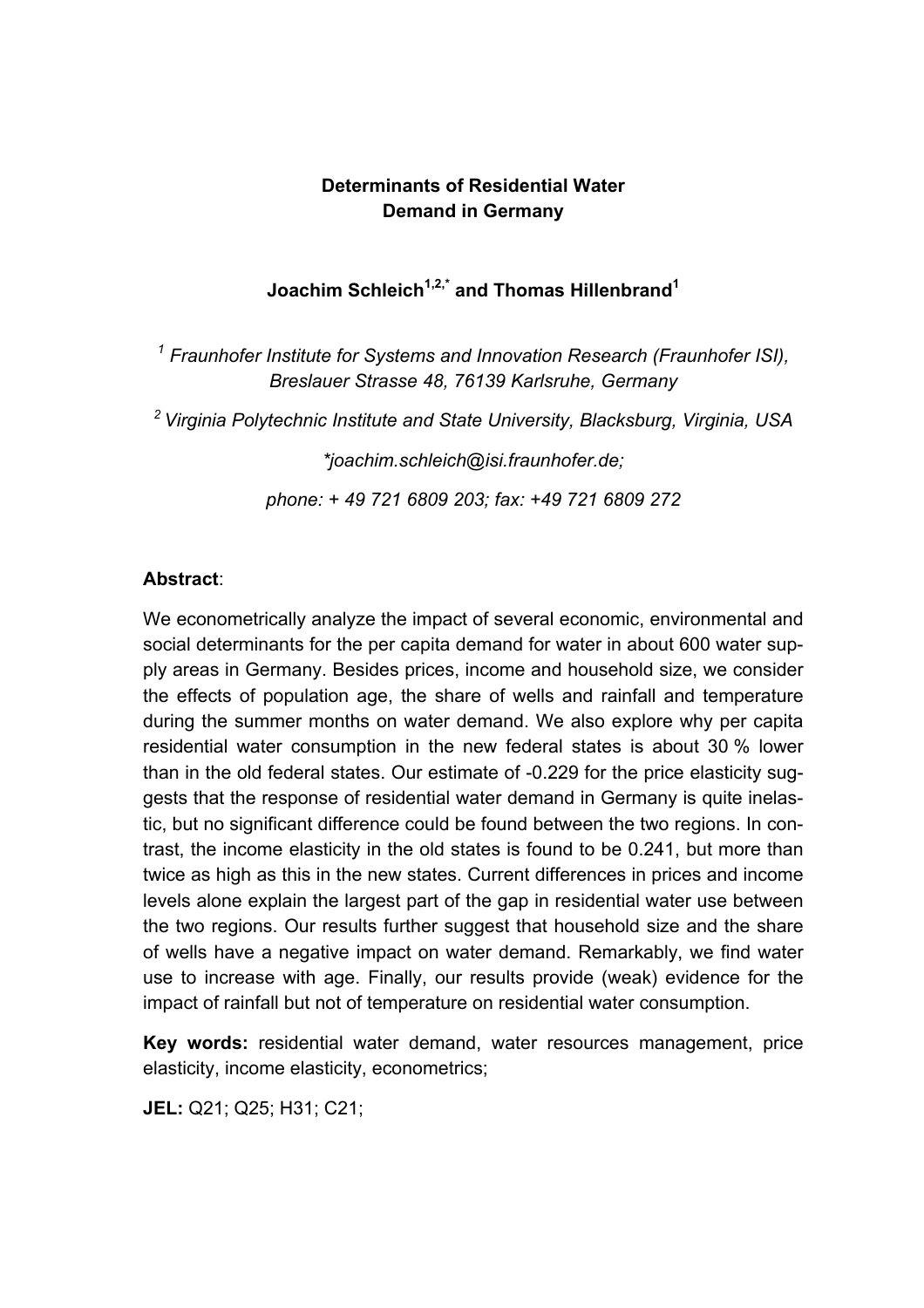### **1 Introduction**

Economic, environmental and social factors affect the demand for residential fresh water and are expected to undergo substantial changes in the near future. Specifically, water prices may rise in response to increased scarcity or maintenance and reconstruction needs, sewage prices may increase because of environmental regulation to control harmful substances, or prices may change if water markets are deregulated. Likewise, climate change will alter temperatures and rainfall patterns within and across years. Finally, demographic changes such as a shrinking population, an aging society, and lifestyle changes such as the trend towards smaller household sizes will also affect future water demand. Since fixed costs in the supply of fresh water and sewage typically account for about 80 % of total costs, a decrease in water demand would result in a higher than proportional increase in per unit production costs. Consequently, water prices would have to rise significantly to cover costs. For example, in the European Union, the Water Framework Directive (EU, 2000, Article 9) requires that, as of 2010, water prices cover the costs of water services, including environmental and resource costs. From an ecological perspective, a drop in water consumption would be beneficial, especially in regions where water supply is scarce, but also in other regions because of the ensuing savings in energy and chemical use for heating, processing and cleaning water, and the positive impact on a region's water balance. Reduced water consumption may also pose technical and possibly sanitary challenges for the management of infrastructure systems. In particular, a decreased flow rate could exacerbate sedimentation of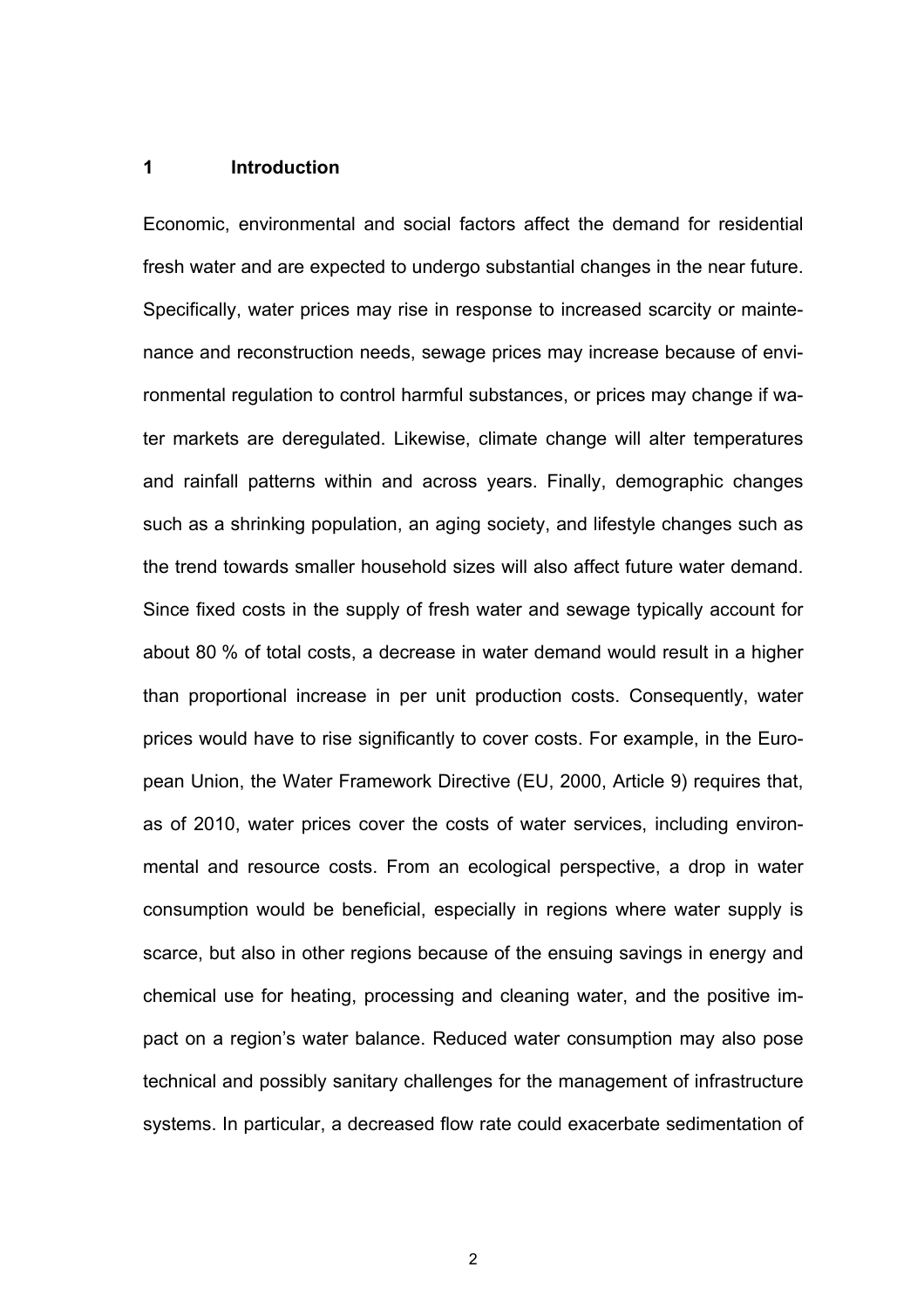sludge in the sewers and re-formation of germ layers in fresh water pipes (e.g. Herz and Marschke, 2005). Since water infrastructure systems are large technical systems with a useful life of often more than 50 years, the costs for adapting the systems could be high if water demand does not evolve as predicted.

In this paper, we econometrically assess the impact of several economic, environmental and social determinants on residential water demand in Germany. The analysis is based on a unique cross-sectional dataset compiled for about 600 water supply areas, covering almost half of the population of Germany. Besides prices, income and household size, which are typically included in residential water demand analyses, we also consider population age, the share of wells, rainfall during the summer months and average annual temperature in the supply areas as explanatory variables. We also explore the extent to which these variables can explain why water demand in the new federal states of East Germany is about 30 % lower than in the old federal states of West Germany.

Since German regulations require that water and sewage prices are set to cover total costs, consumers face average cost prices rather than marginal cost prices. Thus, the price-setting mechanism induced by regulation may lead to an endogeneity problem in the econometric estimation of the water demand functions: because of the fixed costs, a decrease in water demand results in higher water prices under average cost pricing. To address this possible "endogeneity" or "simultaneity" problem, we apply single equation OLS-regressions and instrumental-variable techniques. Since a Wu-Hausman test does not indicate such an endogeneity problem, we may focus on the findings of the OLS model.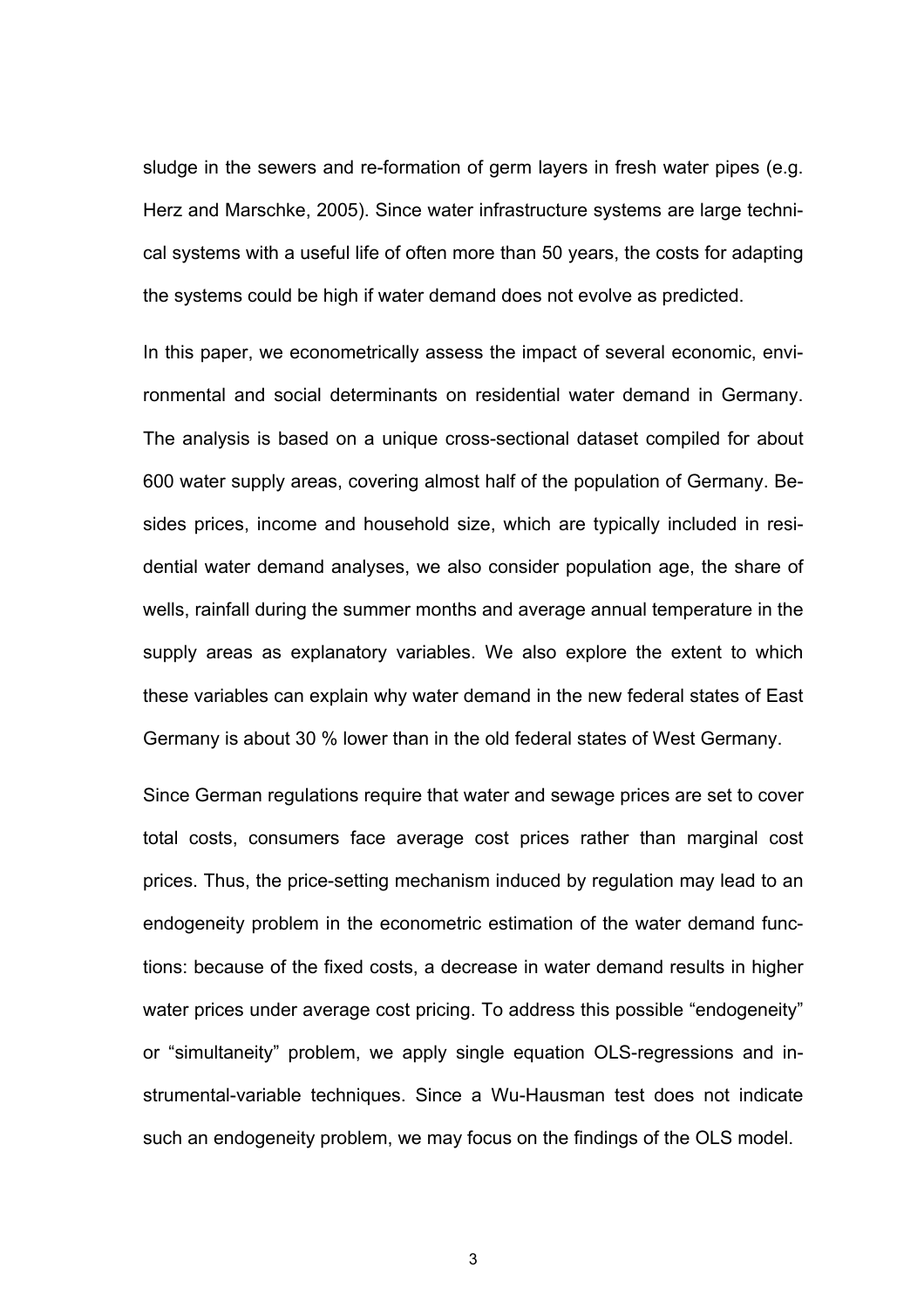Our estimation result of -0.229 for the price elasticity suggests that residential water demand in Germany is rather inelastic. The income elasticity is found to be 0.241 for the old states, and more than double that of the new states. Differences in the price and income elasticities alone are able to explain more than half of the difference in per capita water consumption in the new states compared to the old ones. Not surprisingly, our findings suggest that an increase in household size or in the share of wells would decrease per capita water demand from the public system. Remarkably, an increase in population age was found to increase water consumption. As for the impact of climate variables, our results provide only weak evidence that rainfall affects water consumption, while temperature appears to have no impact at all.

The remainder of the paper is organized as follows. Section 2 provides a brief overview of the water sector in Germany. In Section 3 we present the econometric models including a description of the variables and data used. Results are portrayed and discussed in Section 4. In the final section, we relate our results to future economic, environmental, social and technological developments.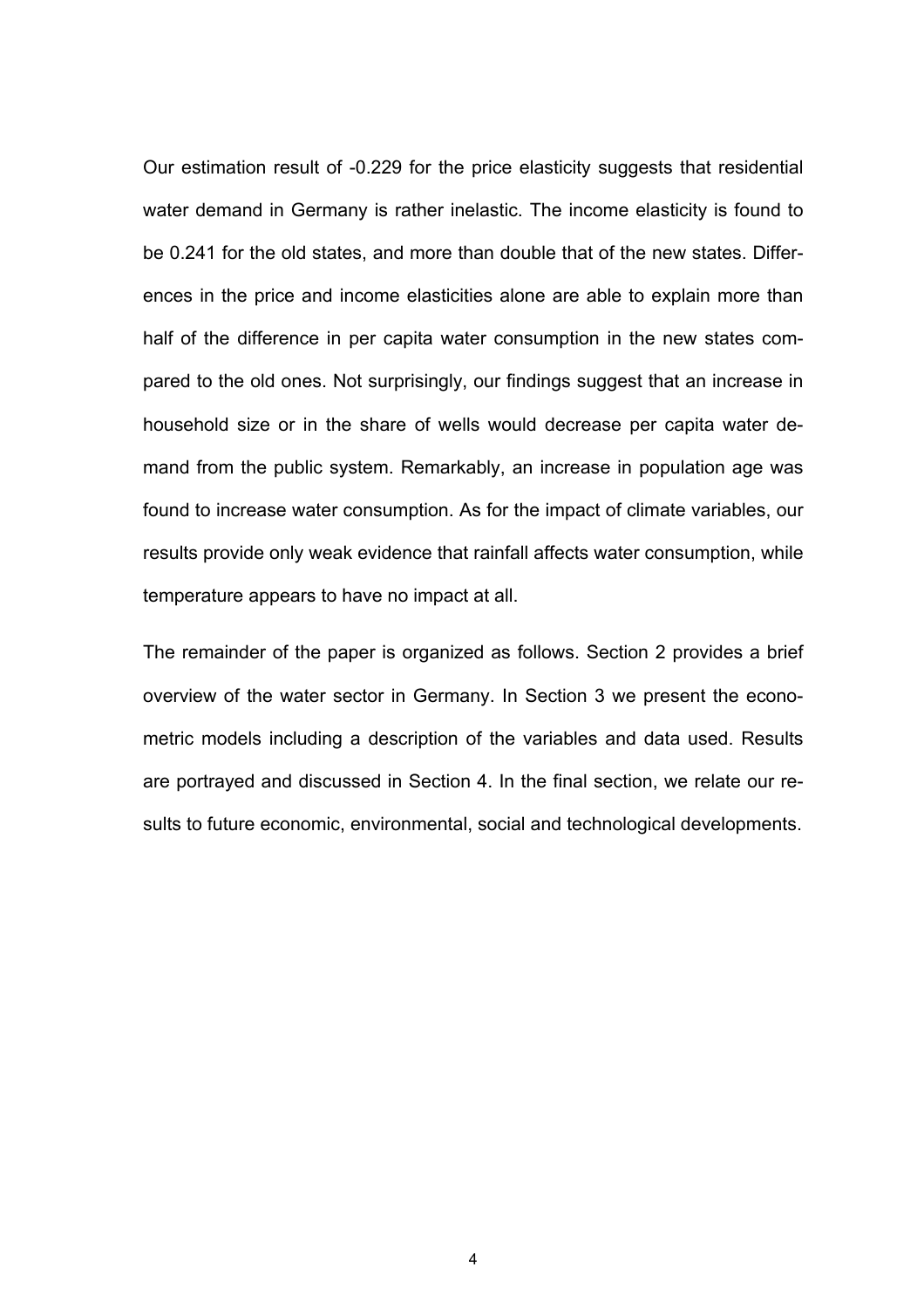## **2 German water sector**

On the demand side, the typical German household uses about 39 % of total water use for personal hygiene (bathing, showering etc.), 30 % for flushing toilets, 13 % for laundry, 7 % for dishwashing, 7 % for room cleaning, washing cars and gardening and 4 % for cooking and drinking (UBA et al, 2007, p. 89). Over the last two decades residential water consumption in Germany has changed substantially. While forecasts made in the 1970s had predicted an increase in per capita water consumption to over 200 litres per day, it actually decreased between 1991 and 2004 by about 13 % (Destatis, various years; see Figure 1). Residential water use in 2004 was 126 litres per capita per day, but water use in the new states was only 93 litres compared to 132 litres in the old states. Both figures are well below the average daily per capita consumption levels in most OECD countries. For example, average daily per-capita water use in EU-15 countries ranges from 115 l in Belgium to 265 l in Spain (EWA, 2002); depending on the region, consumption levels for North America are even higher (OECD, 1999).

Remarkably, the per capita consumption levels in the old and new states were almost the same at the beginning of the 1990s. However, by 1995 these had dropped dramatically by about 34 percent in the new states, but decreased by only 9 % in the old states. At least to some extent, the decline in specific water consumption may be rationalized by a substantial increase in water and sewage prices in the early 1990s, which was significantly higher in the new states.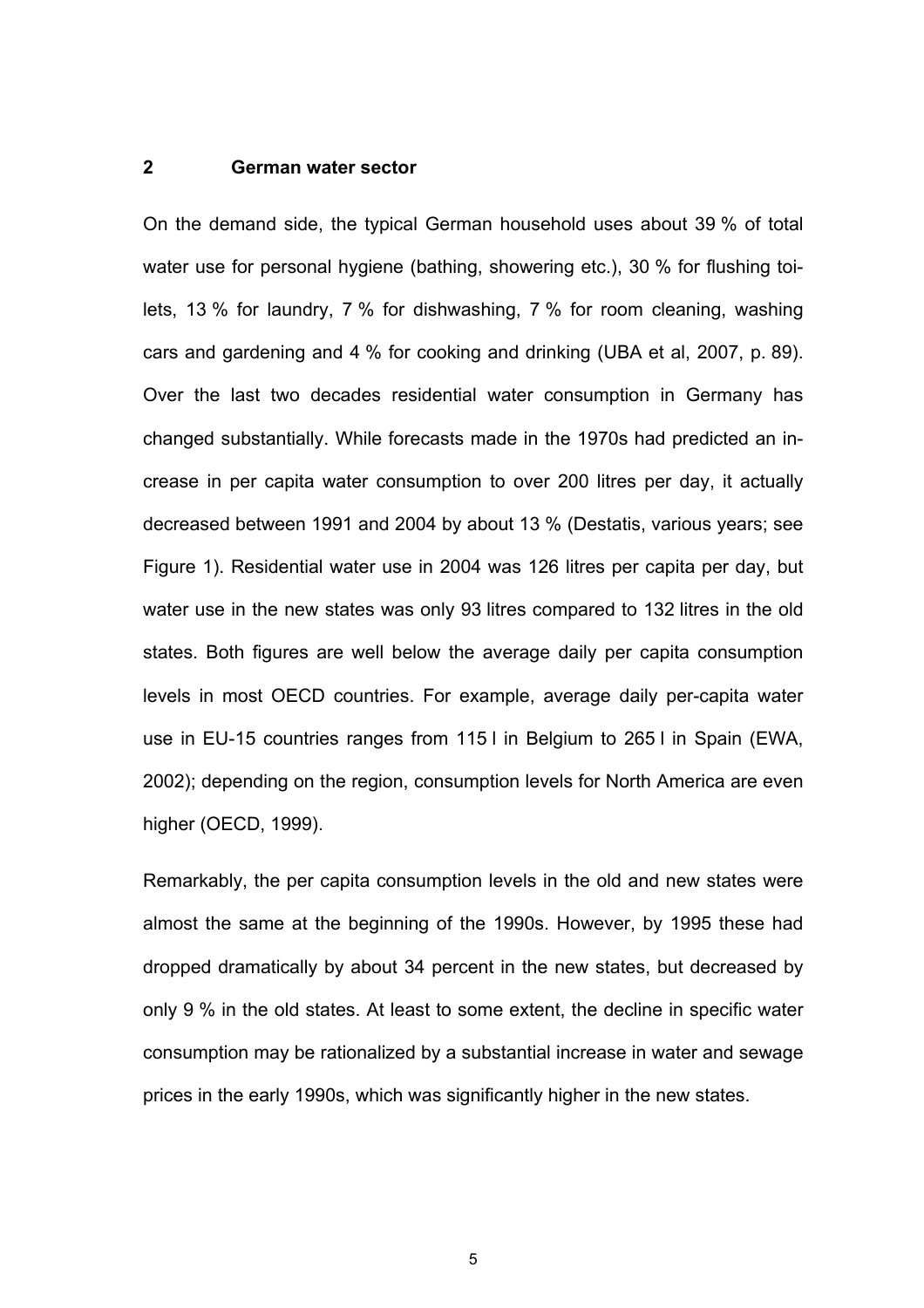### *Insert Figure 1 here*

On the supply side, there are currently 6,383 water utilities and 9,994 sewage companies in Germany, most of which are fairly small. The largest 100 water utilities and the largest 900 sewage companies serve half the population in a total of about 12,500 communities (ATT et al., 2005; Destatis, 2006;). In general, water utilities may be owned and managed by public (i.e. municipalities) or by private companies. In contrast, almost all sewage companies are public, since the German water law considers the treatment of waste water to be a sovereign task. After an intense debate about the deregulation and further liberalization of the water markets, the German parliament decided against this in 2002. Instead it passed a national modernization strategy to make the water and sewage services more efficient, consumer-oriented, competitive and sustainable. As a key instrument to achieve these goals, utilities are to be benchmarked against each other in terms of prices and services.

The German water law on setting prices for water and sewage distinguishes between public and private companies. Accordingly, public companies' prices have to cover costs, while private companies' prices are controlled by state antitrust agencies. In 2005, the average prices for water were 1.81  $\epsilon$  per m<sup>3</sup> and 2.14  $\epsilon$  per m<sup>3</sup> for sewage. On average, these prices approximately cover the costs involved (ATT et al., 2005).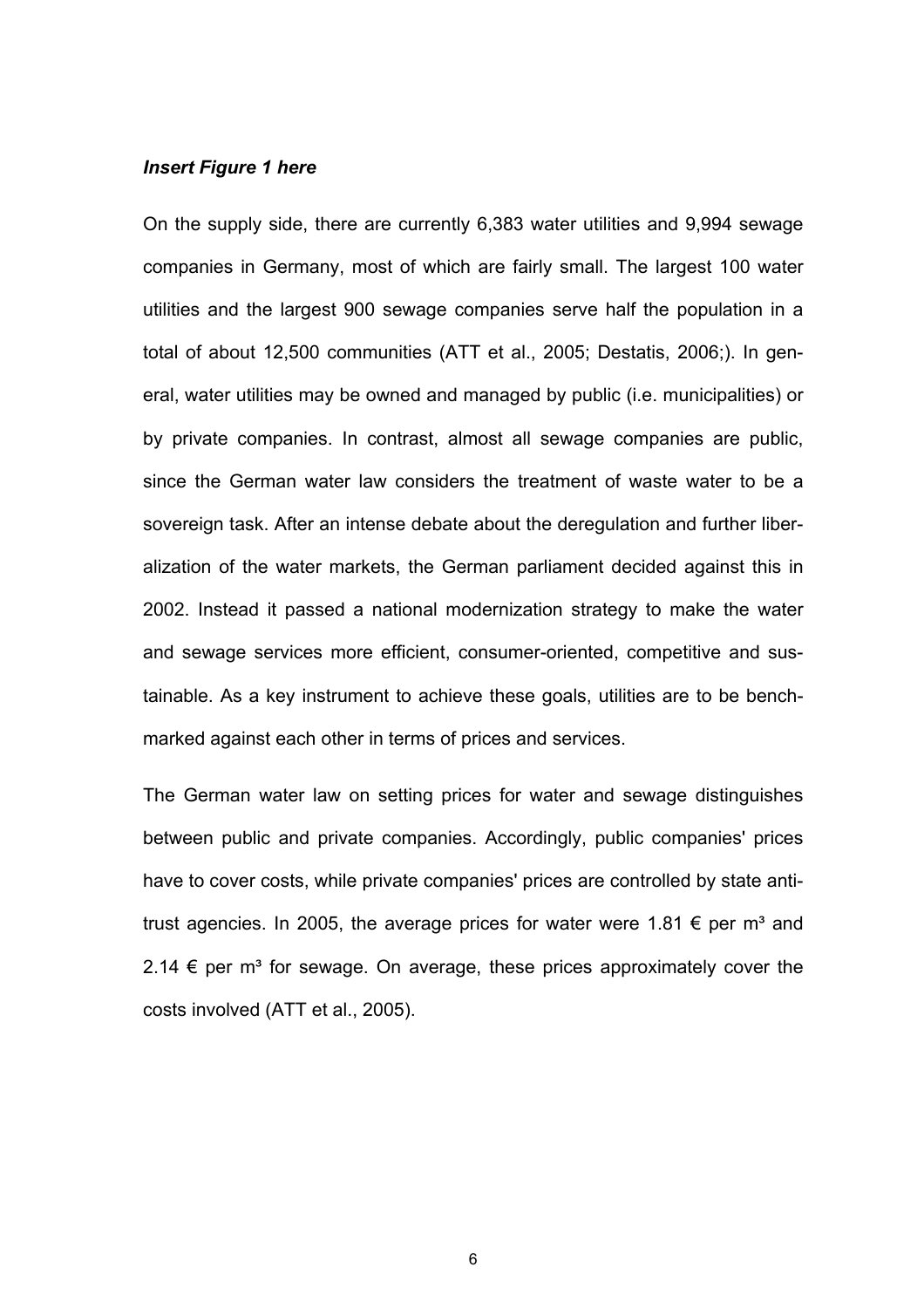### **3 Estimation of residential water demand**

We use cross-sectional data at the level of utility supply areas to estimate a standard aggregate water demand model. Since sufficient data at the level of individual households are typically not available, it is quite common to use aggregate data (see Gaudin, 2006; Dalhuisen et al., 2003; or Höglund, 1999 and the overview provided therein). The drawback to this approach is that variations across households are eliminated. Also, variables which may only be available on an ordinal scale cannot be used since they cannot be aggregated in a meaningful way. Thus, for example, the impact of education level or behavioral attitudes towards water saving (see Gilg and Barr, 2006) etc. on water use cannot be explored.

## **3.1 Variables and data**

The descriptive statistics of the (population-weighted) variables used in the econometric analyses are displayed in Table 1 along with data on the size of the supply area in terms of population. For consistency, we only used data for utilities where the supply area coincides with a municipality. Together with the limited data availability for water and sewage prices, this restricts our sample to 599 supply areas. Due to a lack of data, it was also not possible to construct a panel.

## *Insert Table 1 here*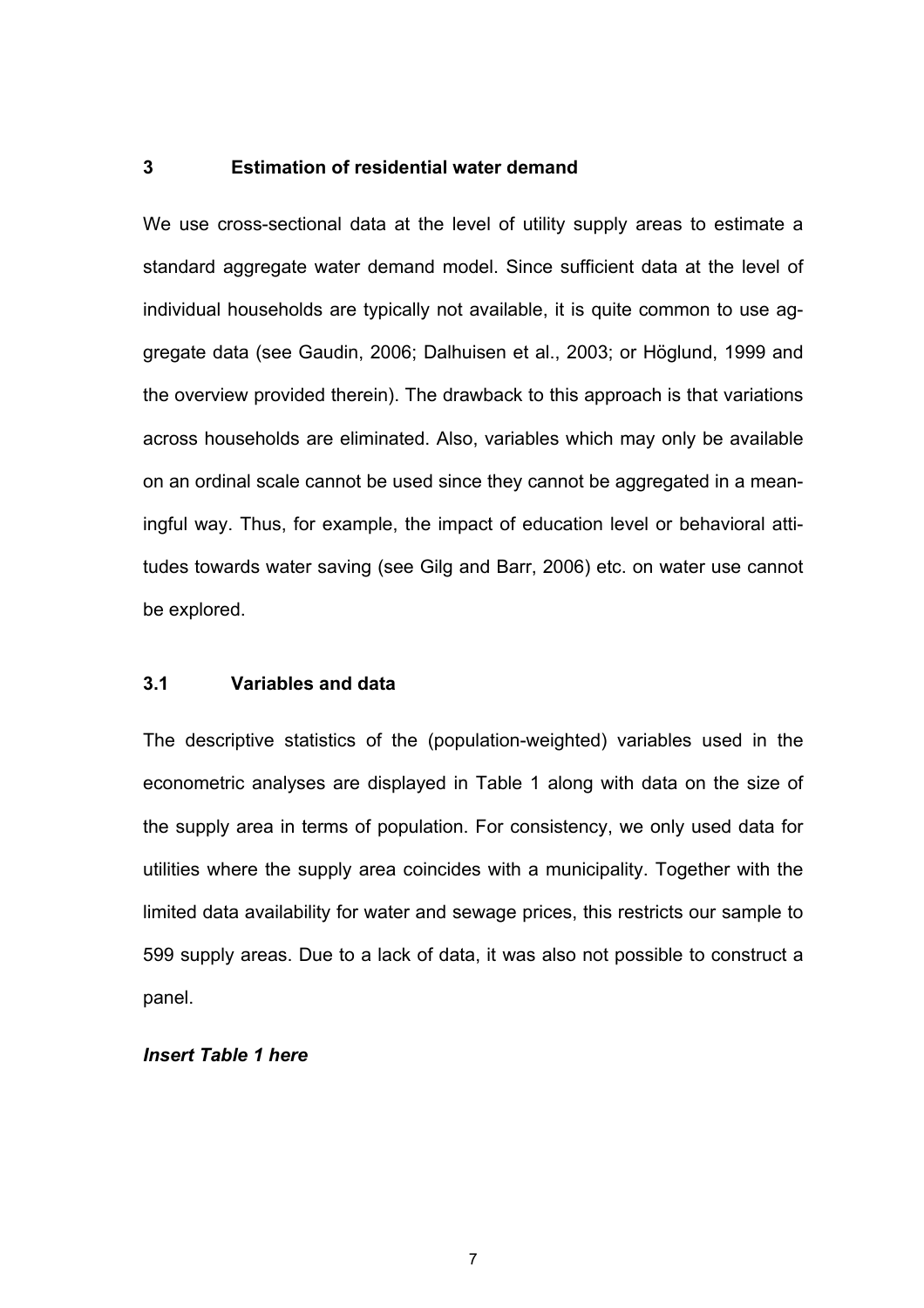#### **"Dependent Variable"**

The dependent variable *water* measures the average water consumption in litres per person per day from the utility in a particular supply area. It is calculated as the ratio of the total amount of water sold to the households by the water utility and the total number of persons connected to the system. For simplicity, for the remainder of the paper we refer to the consumption of fresh water and sewage disposal as "water consumption". Water consumption data is taken from BGW (2005) and includes both the water sold to households in singlefamily houses and to households in apartment buildings in 2003. Also, our data on water use is for aggregate housing and does not permit single- and multifamily unit housing to be distinguished. Following the more recent literature (see, e.g. Arbués et al., 2002 or Dalhuisen et al., 2003), we use a log-linear specification, which also allows coefficients to be directly interpreted as elasticities.

#### **"Explanatory Variables"**

From an economic perspective, the household demand for water is a composite demand consisting of the direct demand for drinking purposes and the indirect demand for water as a complement to different household activities such as cooking, cleaning, washing, personal hygiene and gardening (see also Höglund, 1999). The extent to which water demand responds to changes in prices depends on whether water is used for necessities (e.g. to cook) or non-necessities (e.g. to wash cars). If water use is for necessities, a price increase is expected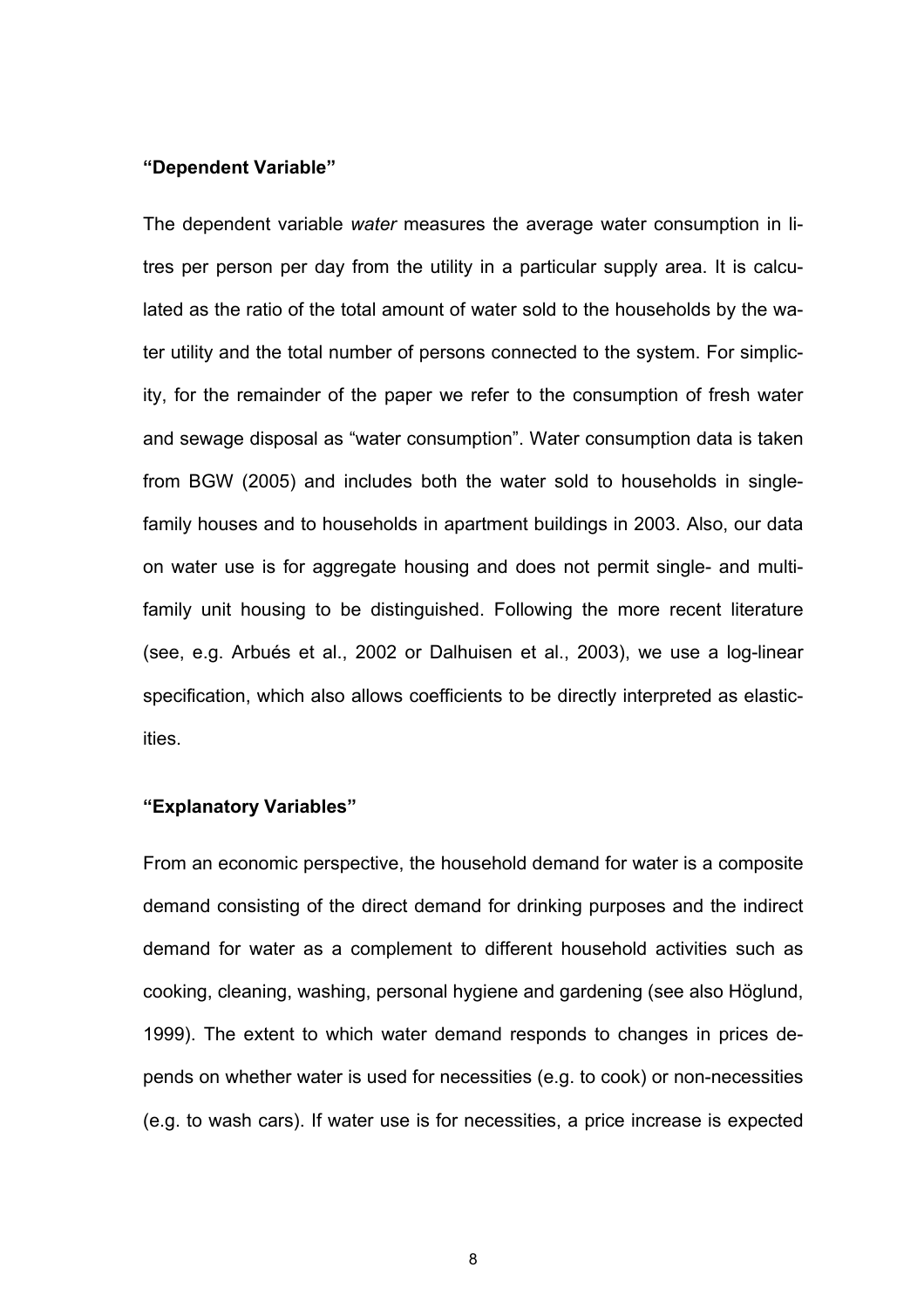to result in only a small decrease in use (low price elasticity). If there are substitutes available, a price change will lead to large changes in water use (high price elasticity). However, data on water use does not distinguish between the two types. Thus, the estimated parameters relate to the sum of water used for necessities and non-necessities.

Since water demand is expected to not only depend on water prices, but also on sewage prices, we use the sum of both types. We refer to the water *price* as the total price for water and sewage. In cases where utilities also impose costs for metering, these are not included because they tend to be negligible. The principle of cost-covering implies that prices reflect the average costs of producing and distributing water, and of collecting and treating sewage. Thus, households in Germany only receive information on the average price of water (not on variable and fixed cost components separately) and they can only react to the incentives provided by average costs. The empirical evidence for whether agents respond to marginal rather than average prices appears to be mixed (see for example Taylor et al., 2004 and Howe, 1998), while estimates for price elasticities tend to be larger for average cost pricing than for marginal cost pricing (e.g. Dalhuisen et al., 2003). Also, water prices are identical for all households in a supply area. To compile water and sewage prices, we used data on water and sewage prices for private households from several federal, regional and local sources, including BGW (2005), Statistisches Landesamt Baden-Württemberg (2004), Bund der Steuerzahler NRW (2004), Bund der Steuerzahler Thüringen (2004) and MDR (2003). In several cases we also contacted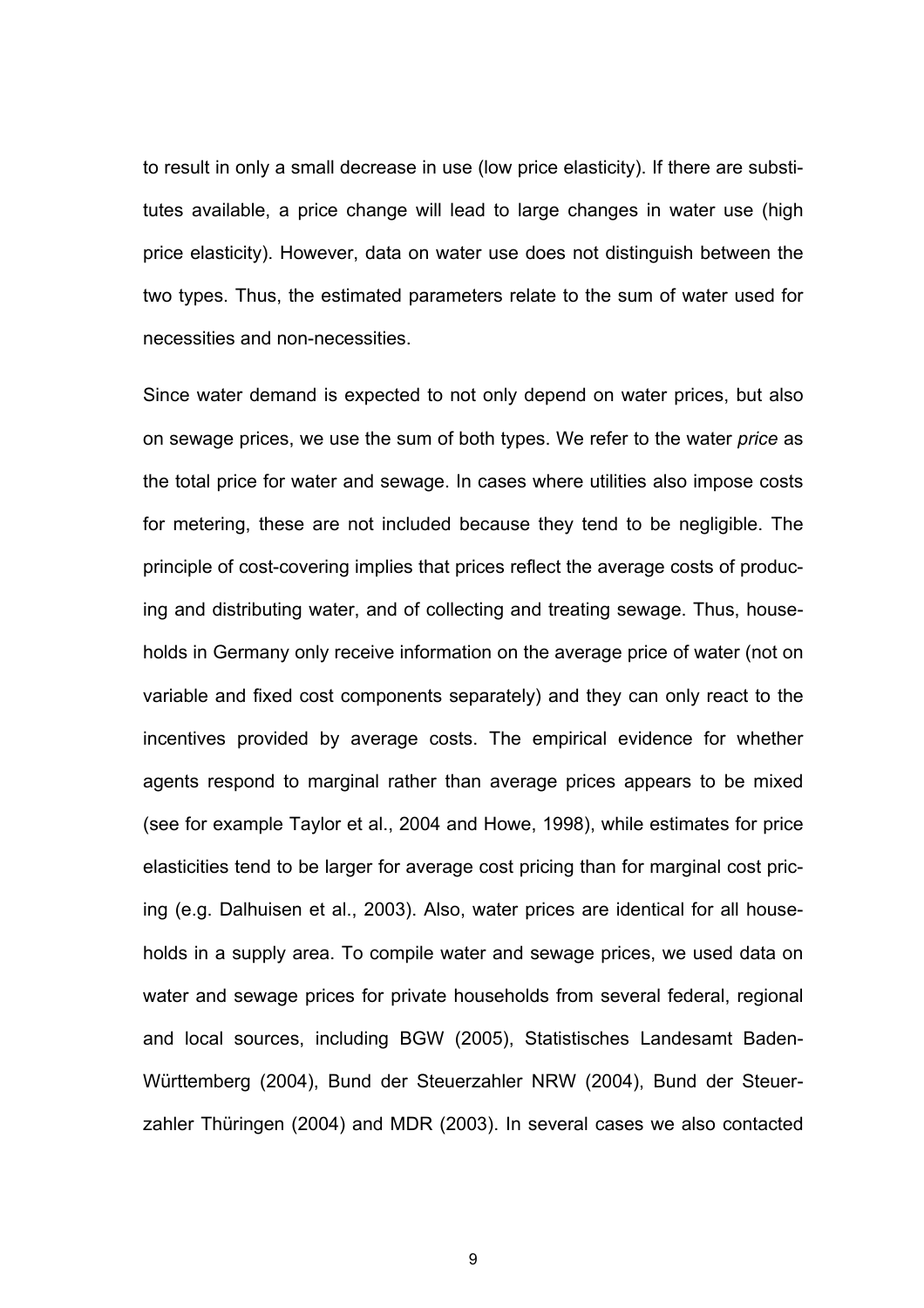utilities or used information available on the Internet to gather missing price data. Most price data are for the year 2003, but for several supply areas, the lack of data made it necessary to use data for 2002 or 2004 instead. Lagged prices could not be included as regressors due to the lack of data.

The variable *income* is the average net income of private households in 2002, i.e. average gross income minus income tax plus transfer payments. Since data at the level of the supply areas is not available, we used income data from Destatis (2003) for the county where the supply area is located. A county may include more than one supply area, but supply areas normally do not cross county borders.

Assuming the same responses to changes in explanatory variables – such as *price* and *income* – in the new and old states may be restrictive. In particular, average water prices and income levels differ considerably across the new and old states and elasticities may not be constant over the entire range. In addition, for cultural, historical or other reasons, households in the new and old states may not react to price or income changes in the same way. To allow for different responses to *price* and *income* in the new and the old states, we also estimated models where the associated parameters were allowed to differ across both regions. For other explanatory variables we did not conjecture differences in responses across both regions.

The variable *size* reflects the average number of household members in the supply area and captures differences in per capita water use if the average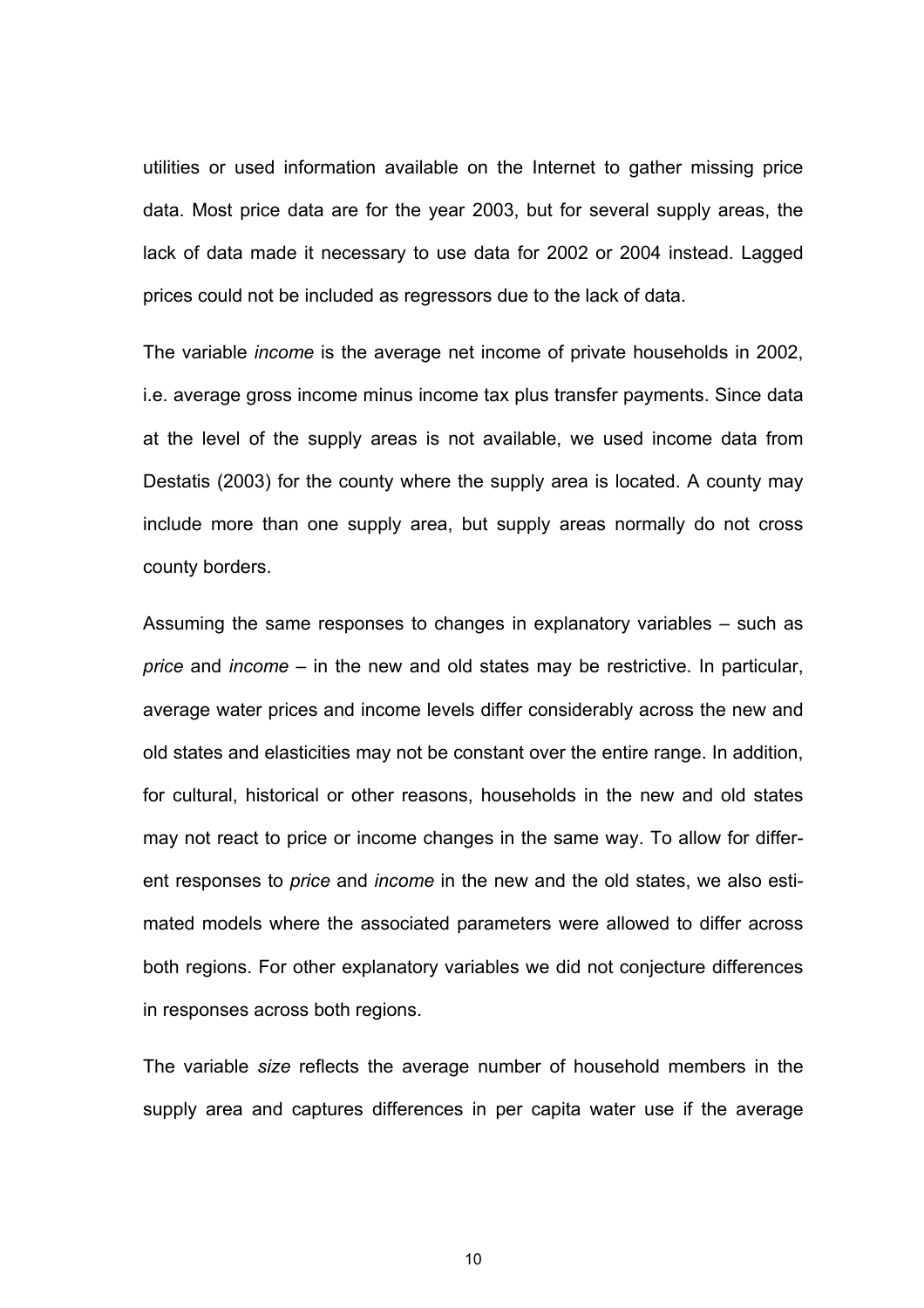household size differs across supply areas. The data for *size* is for 2001 and was obtained from Destatis (2003) as the ratio of the population size and the number of housing units at community level.

We use the average age of the population to control for possible differences in water use due to age variation. So *age* may also capture the impact of an aging society in Germany. Data on average age in 2003 comes from Destatis (2005).

Since households can reduce water demand from the utility by using water from a well (primarily for gardening), we added *wells* – which stands for the share of households with a well - to the list of explanatory variables. Data on *wells* was taken from Statistische Landesämter (2006) and calculated as the ratio of the number of private wells or springs and the number of residential buildings. Since data was only available at county level, *wells* are identical for all supply areas within the same county.

The variable *rain* measures the cumulated rainfall in mm during the months April to September in 2003. Similarly, *temp* captures the average temperature from April to September in 2003. Data on *rain* and *temp* were taken from DWD (2006). If available, we used temperature data for the supply area and otherwise for the meteorological station closest to the supply area. The parameter estimates for *rain* and *temp* may hint at the future impact of global warming on residential water use in Germany.

Finally, regional dummies D were included for six old states and five new states to capture differences across regions not accounted for by the other explanatory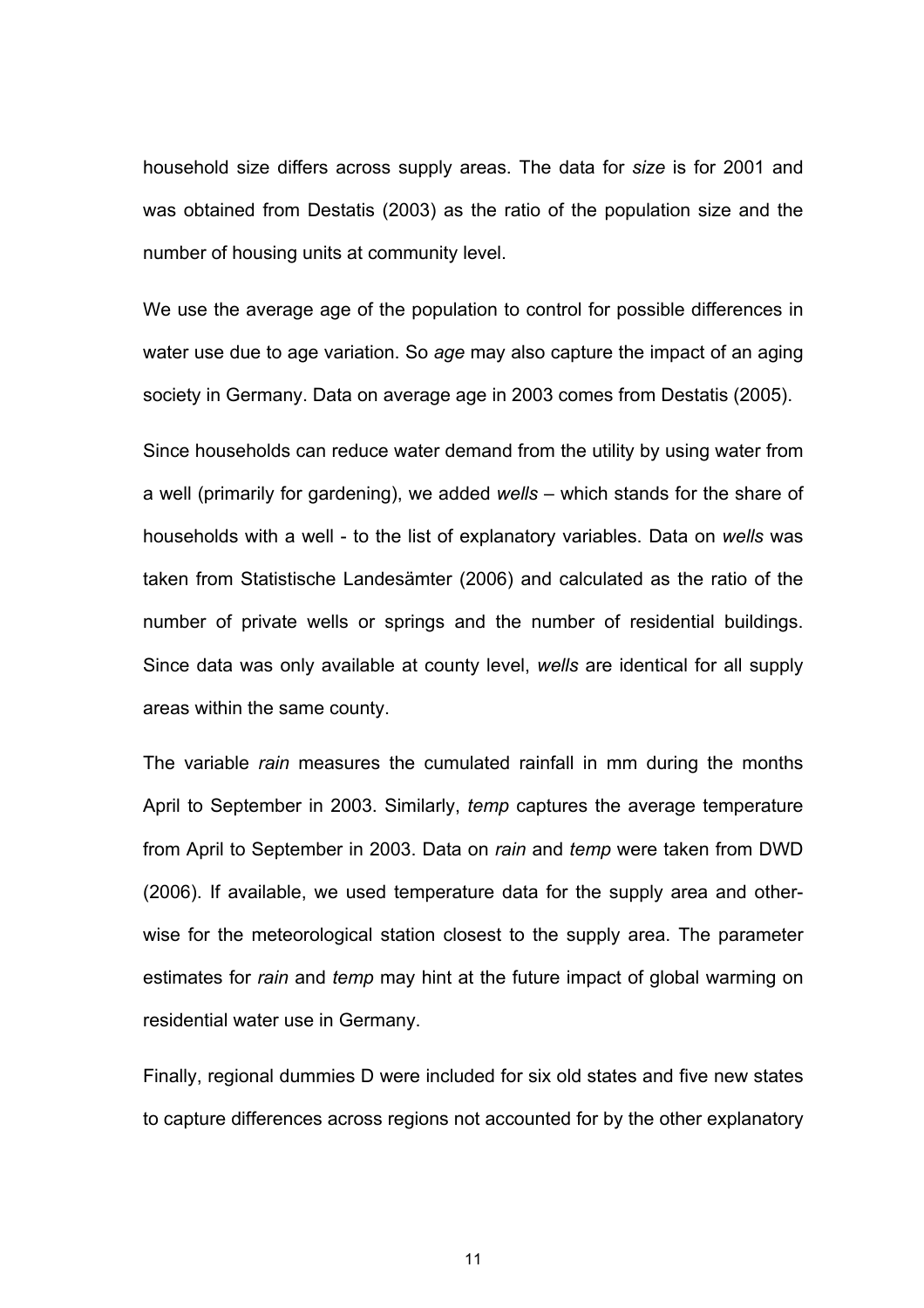variables in the regression equation. In total, observations from seven old states were used. To prevent the regressor matrix from becoming singular, a regional dummy was not included for one of the old states (Schleswig-Holstein) in equation (1) below. Of the 599 supply areas included in the subsequent analyses, 477 are in the old and 122 in the new federal states.

### **3.2 Econometric models**

First we use Ordinary Least Squares to estimate the following log-linear model

water=const. + 
$$
\beta_1
$$
 price +  $\beta_2$  income +  $\beta_3$  size +  $\beta_4$  age +  $\beta_5$  wells +  $\beta_6$  rain +  $\beta_7$  temp +  $\sum_{s=1}^{11} \delta_s D_s + \varepsilon$  (1)

where *D<sub>s</sub>* reflects the dummy variables associated with the federal state *s* and  $\varepsilon$  is the error component. All variables enter equation (1) in logarithmic form. Thus, parameter estimates may be interpreted as elasticities.1 Since the variables used are themselves observed averages rather than observations for individual households in the supply area, the appropriate method of estimation is analytically weighted least squares2. In our example, the weight to address this

1 Note that for the rainfall and temperature variables the logarithmic specification allows for a more general form of the aridity index P developed originally by De Martonne (1925),  $=\frac{R}{(T+10)}$  $\frac{1}{2}$ , where R and T refer to annual data on rainfall (in mm) and temperature (in  $^{\circ}$ C).

l

<sup>2</sup> See STATA Release 9 Reference R-Z (pp. 50).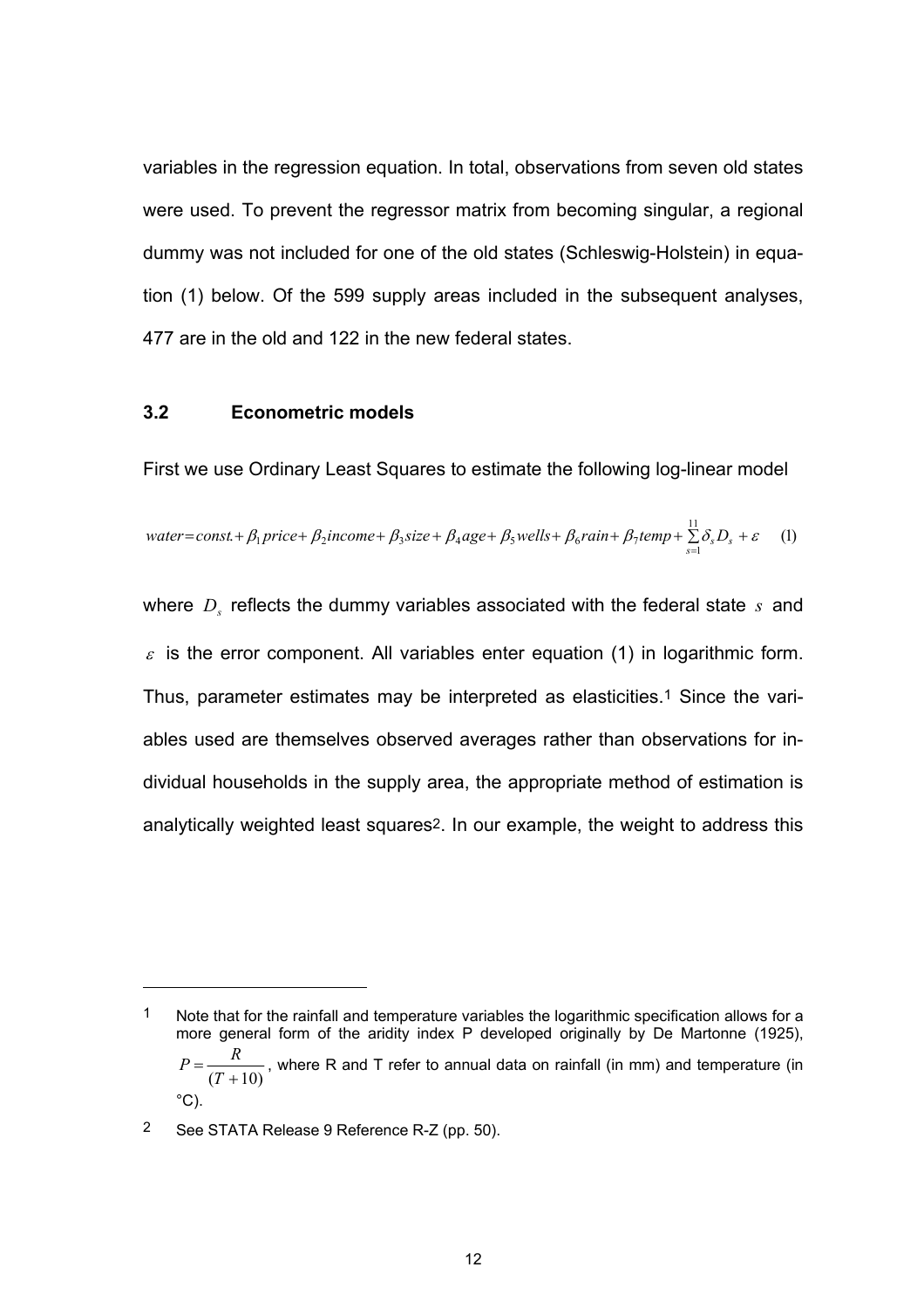type of heterogeneity is population in the supply area of the utility3. Estimating equation (1) by OLS yields Model 1.

Under the cost-pricing mechanism applied in the German water sector, reported prices do not balance supply and demand. Instead, prices are set to approximately cover costs. In this case, an increase in water demand results in lower prices because the fixed cost components are distributed among higher consumption levels. Thus, water prices may have to be treated as endogenous in equation (1), violating the orthogonality condition because one of the explanatory variables (i.e. *prices*) is correlated with the error component  $\varepsilon$  of the dependent variable. Estimating equation (1) may then result in biased estimates for the coefficients. To address the possible endogeneity problem, we also estimate equation (1) using Instrument Variable (IV) techniques (Model 2). In the first stage, instrument variables are used to predict water prices. The set of instruments contains the remaining explanatory variables in equation (1), and in addition population, population density and the share of voters for the Green party at the elections to the German parliament in 2002 in the respective county of the supply area. The more people are connected to the water system and the higher the density, the lower the per unit production costs should be. The share of Green party voters is included as a proxy for the stringency of environmental standards in water supply and sewage, assuming that a higher share of Green

l

<sup>&</sup>lt;sup>3</sup> More specifically, weights of  $(N_i)^{1/2}$  are used where N<sub>i</sub> is the population in supply area i. In our sample, population per supply area varies considerably and ranges from about 1,000 to 3,340,000 inhabitants with a mean of 63,908 and a standard deviation of 186,673 inhabitants.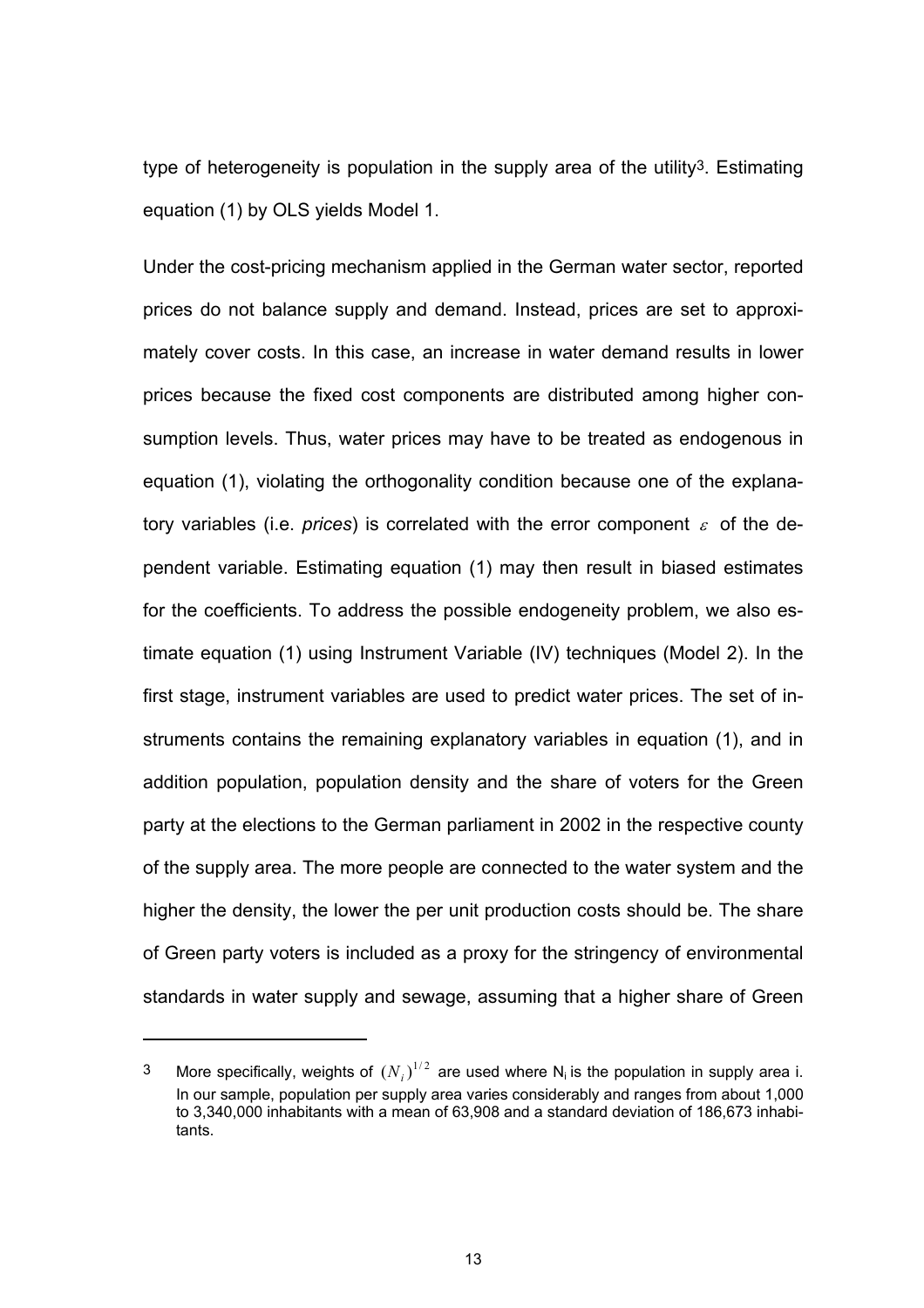voters would translate into higher environmental standards and thus higher production costs. The parameter estimates for the instrument variables exhibit the expected signs with P-Values of 0.041 for population, 0.001 for population density, and 0.293 for the Green party vote share. In the second stage, equation (1) is estimated using (weighted) OLS, but now the predicted prices from the first stage are used in place of *price*. Results for this second stage are reported in the third column of Table 2. To test the exogeneity of prices in equation (1), we conducted a standard Wu-Hausman Test to the Null hypothesis  $(H_0)$  of exogeneity, i.e. the difference in coefficients is not systematic. In the usual terms of the Wu-Hausman Test, Model 1 yields efficient and unbiased parameter estimates under  $H_0$ , but biased and inconsistent estimates if  $H_0$  does not hold. By contrast, Model 2 yields consistent estimates independent of whether  $H_0$  holds or not. Since both models yield consistent estimates under  $H_0$  any difference between them should vanish asymptotically. The test statistic, calculated at 5.36, is distributed  $\chi^2$ (20) and suggests that the assumption of exogeneity cannot be rejected. Thus, we have no evidence that results from the OLS and the IV models are fundamentally different. The most noticeable difference between Model 1 and Model 2 is the estimate for the price elasticity  $(\beta_1)$ . While the price elasticity in Model 2 is almost three times as large as the price elasticity estimated in Model 1 these values are – depending on the level of significance used – indistinguishable from a statistical point of view. For example, the value from Model 1 would lie just inside the 99 % interval for the price elasticity in Model 2 which ranges from -1.005 to -0.226. The relatively wide confidence in-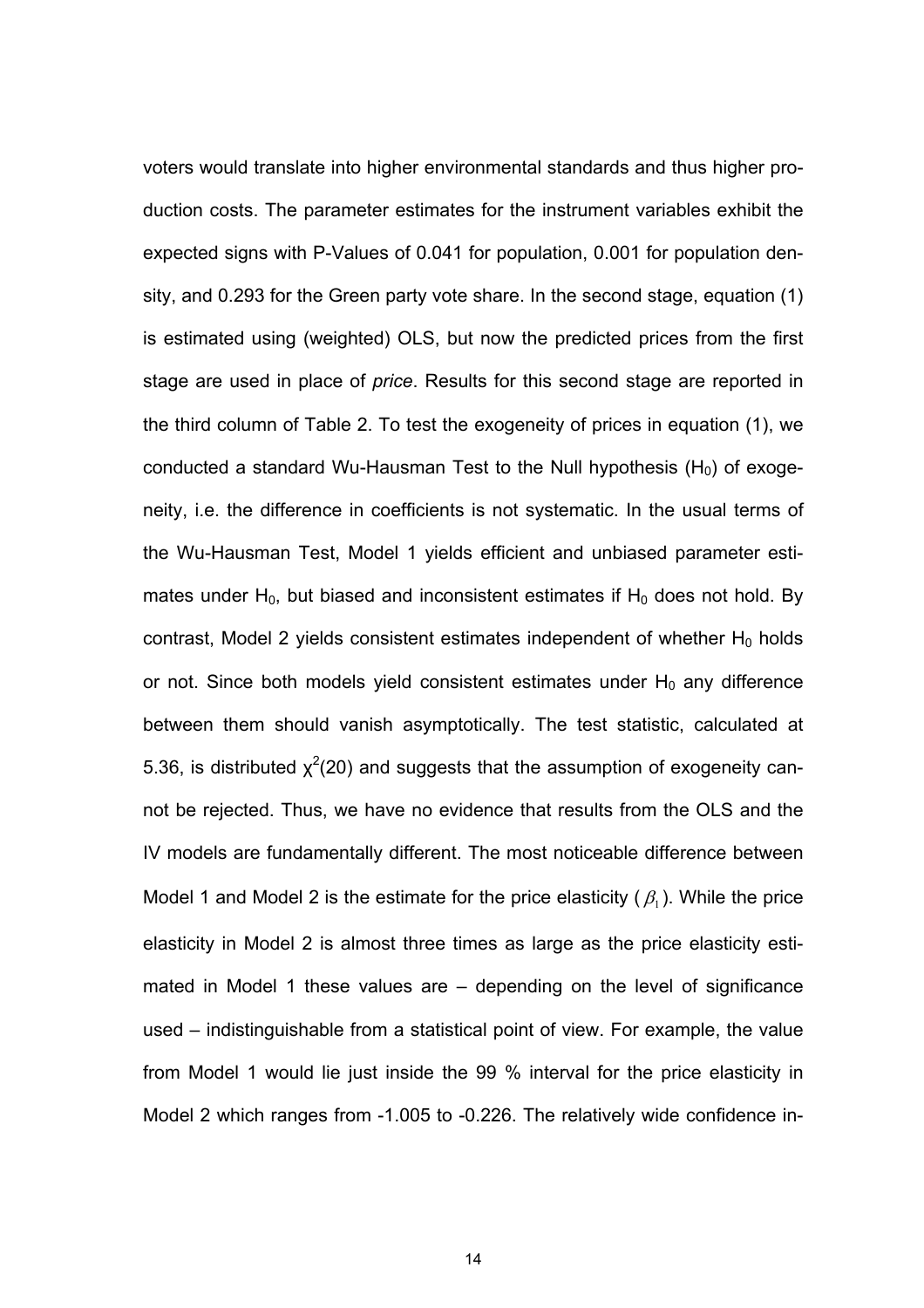terval is a direct consequence of the larger standard errors in Model 2. Since the standard errors in Model 1 are smaller, the interpretation of the estimation results focuses on the simple OLS model. Finally, results from several tests for model specification including those for heteroscedasticity (Breusch-Pagan / Cook-Weisberg) and collinearity (variance inflation factors) did not indicate specification errors.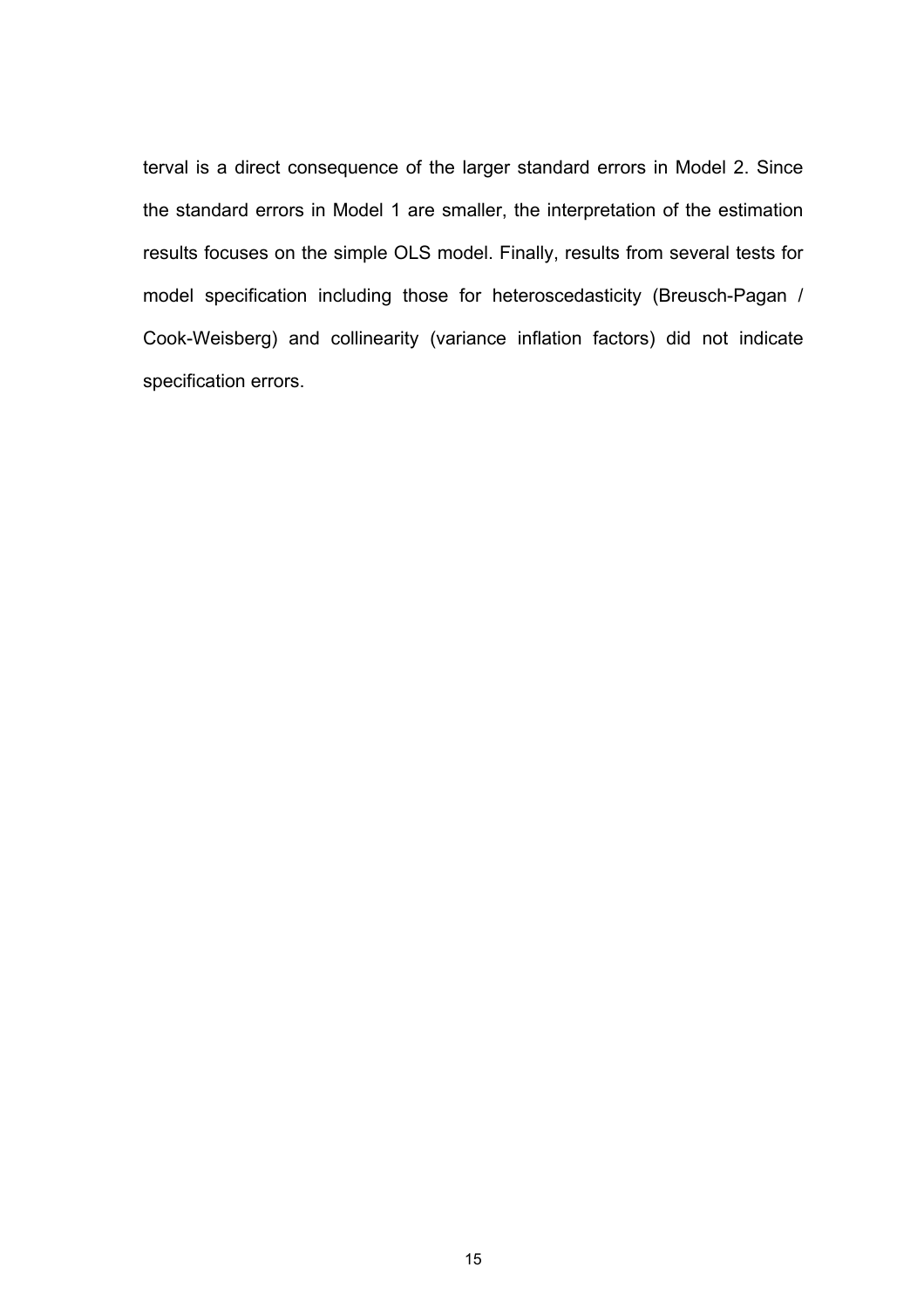### **4 Results**

l

Table 2 displays the estimation results for the OLS and the IV model.4 As indicated by the level of the (adjusted)  $R^2$ , both models explain quite a large share of the variation in water demand across supply areas. We first discuss the results for the determinants of residential water use and then analyze to which extent these determinants contribute to explaining the differences in water use between the new and the old federal states in Germany.

## **4.1 Determinants of residential water use**

The parameter estimate of -0.229 for the price elasticity means that an increase in water price of one percent results in a decrease in water demand of 0.229 percent. Since allowing for different price elasticities in new and old states did not hint at differences across both regions, Table 2 reports results for the model which assumes identical price elasticity in the new and old states. Our estimate for the price elasticity suggests that water demand is fairly inelastic. It is  $-$  in absolute terms – somewhat lower than that found by most studies for other countries. For example, the average price elasticity in the studies surveyed in the meta analysis by Dalhuisen et al. (2003, p. 295) is -0.41 and the median is -0.35 for a standard deviation of 0.86. The average price elasticity in a similar, earlier survey by Espey et al (1997, p. 1370) is -0.51. Low estimates for water price elasticities may be rationalized by a relatively low share of water (and

<sup>4</sup> To save space, results for the state-specific dummies are not reported in Table 2. They are available from the authors upon request.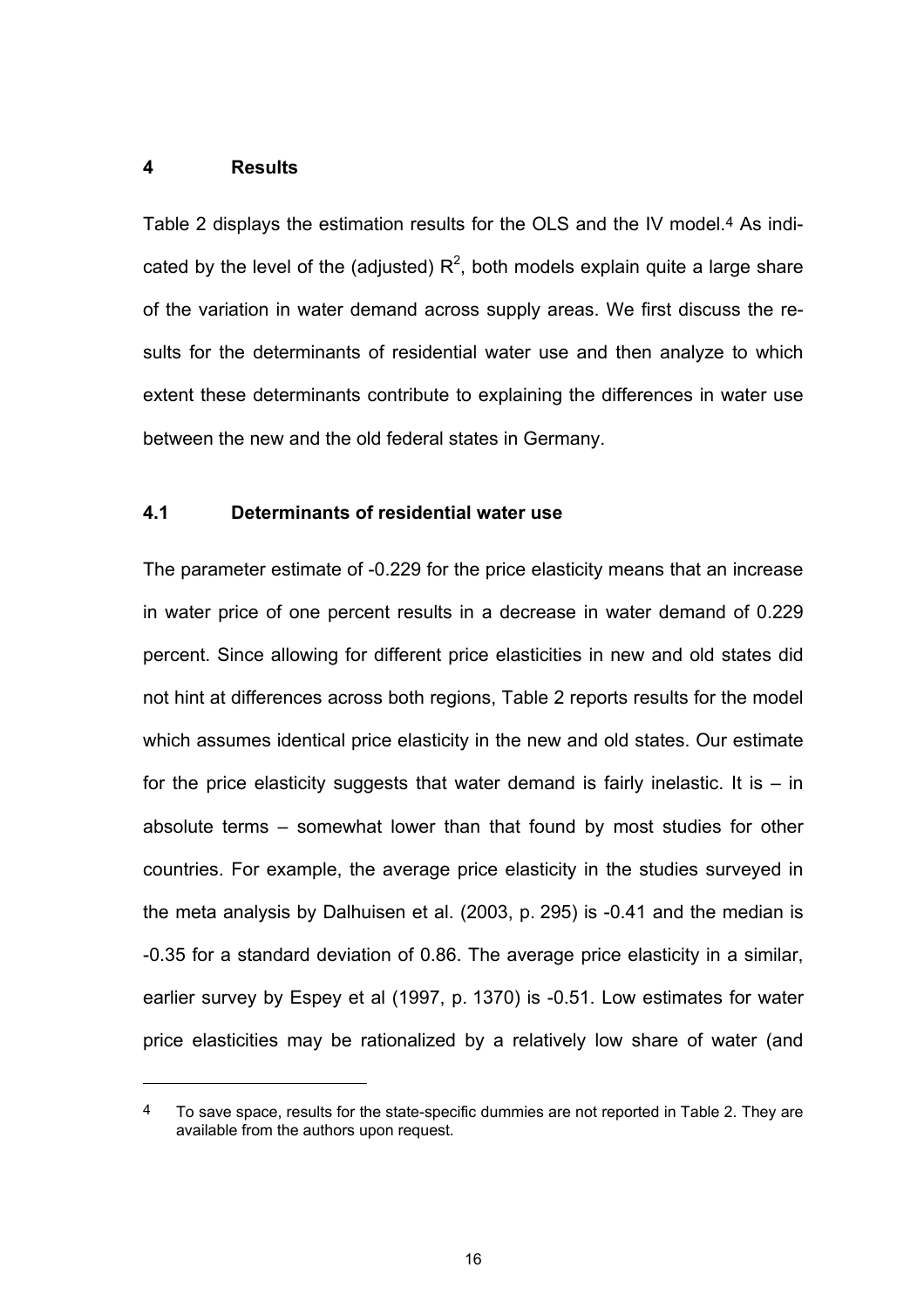sewage) costs in total household expenditure, and are more likely to be associated with OECD countries. For example, Martinez-Espiñeira (2002, 2007) finds short-run price elasticities for regional residential water demand in Spain for different tariff systems and different specifications to lie around -0.15. If the expenditure share is low, the real income effect of a price change is low, too. For our sample, the average share of water costs in net income is 1.05 % for Germany, 1.01 % for the new states and – because of higher specific consumption levels – 1.07 % in the old states. Using the Slutsky decomposition of price effects, and keeping in mind that we found no differences in the price elasticity between the new and the old states, the pure (i.e. Hicksian) substitution effect due to the price change must be higher in the new states than in the old states. Additionally, most types of water uses are not easily substituted in the short term, estimates for long-term price elasticities are expected to be higher (in absolute terms). Finally, the relatively low level of per-capita water use in Germany compared to other OECD countries suggests that the elasticity may be lower (in absolute terms) because potentials to save water have already been exploited to a larger extent in Germany.

## *Insert Table 2 here*

Our estimates for the income elasticities of 0.241 for the old federal German states and 0.685 (0.241 for *income* + 0.444 for *income\_e*) for the new states confirm that water is a normal good, i.e. consumption increases with income. Households with a higher income are expected to consume more of the complementary commodities associated with water through having gardens, dish-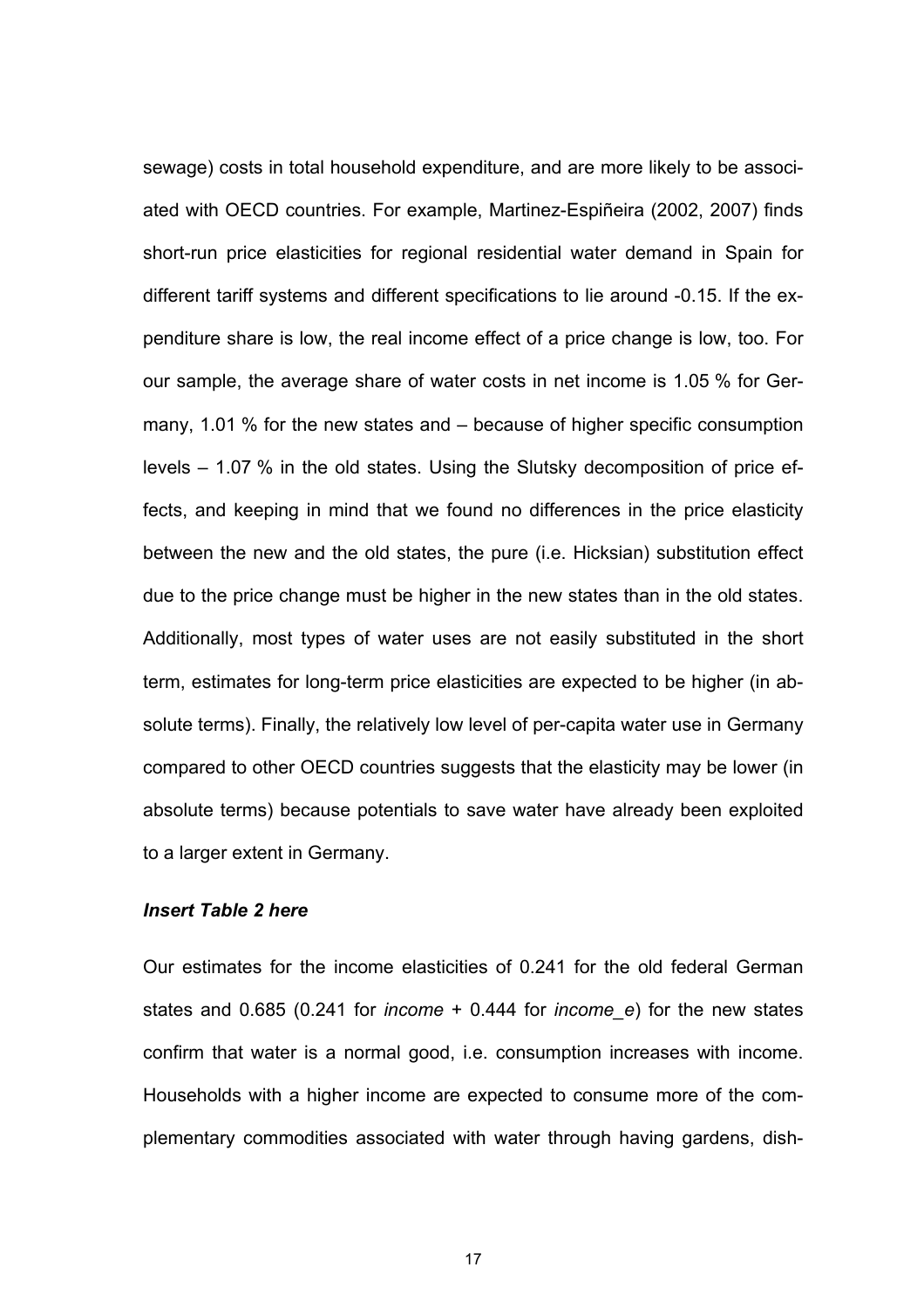washers, saunas, or pools, all of which increase indirect water demand. Further, as income increases, water consumption increases disproportionately, i.e. the expenditure share for water decreases. Previous studies have also provided strong empirical evidence that water demand is rather inelastic in terms of income changes. Our estimates for the income elasticity lie well in the range of the values found in the literature. For example, the mean and median for the income elasticities surveyed by Dalhuisen et al. (2003, p. 95) are 0.43 and 0.24, respectively, with a standard deviation of 0.79. In particular, our result suggests that there are differences in income elasticities between average households in new and old states: Per-capita water demand in the new states appears to be more than twice as sensitive to income changes as in the old states.

Next, the parameter estimate associated with *size* is negative and highly significant. As the number of people per household increases, per capita water consumption goes down since several water uses such as washing, gardening or even cooking do not vary in relation to the number of household members. For example, if the average number of household members decreased by 25 % from 2.0 to 1.5, a parameter value of -0.207 suggests that the average water use per person would increase by about 5.2 % or nearly 7 litres per day.5

Our results for age indicate that as people get older, they appear to use more water. For example, if the average age increases by one year (i.e. by 2.37 % compared to the average age of 42 years in our sample), water consumption

l

<sup>5</sup> For this and subsequent calculations we use the means from Table 1. Likewise, we implicitly assume that the parameter values remain constant over the relevant ranges.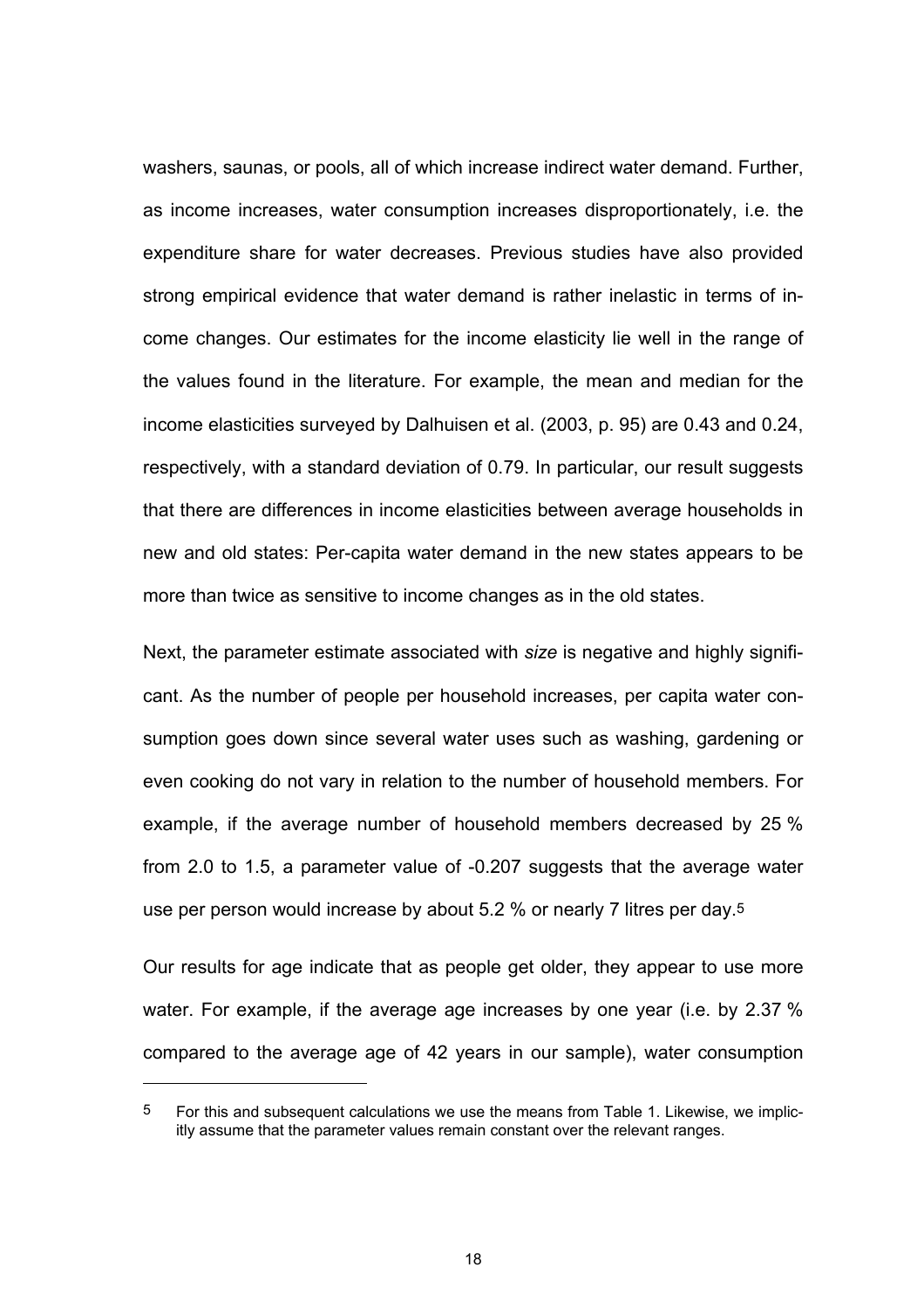per person increases by 1.5 litres per day. We are not aware of detailed comprehensive studies on the relationship between water consumption and age groups, but anecdotal evidence suggests a positive correlation. For example, retired people spend more time at home, children use less water for washing and hygiene than adults, or health reasons may force older people to use the bathroom more frequently. Using data from a recent survey of energy use patterns in more than 20,000 households in Germany (Schlomann et al., 2004), we find that older people take fewer showers and more baths, supporting the view that an aging society will be associated with higher per capita water use.6 To corroborate these findings it would be necessary to conduct further research based on data for individual rather than average households in order to obtain greater insights into the relationship between water consumption patterns and age.

The parameter estimate for wells is negative and highly significant. Its value suggests that doubling the share of households equipped with a well would result in a decrease in average water demand from the utility per person of 1.6 percent.

The level of rainfall in the summer months exhibits the expected negative sign. Since higher rainfall reduces the water demand for gardening (and indirectly also fills up water cisterns), a higher rainfall reduces water demand from utilities. However, *rainfall* is only statistically significant for Model 2. For Model 1, it

l

<sup>6</sup> Differences are statistically significant at the 1 % level for both, showers and baths. We are thankful to Edelgard Gruber for conducting these additional analyses.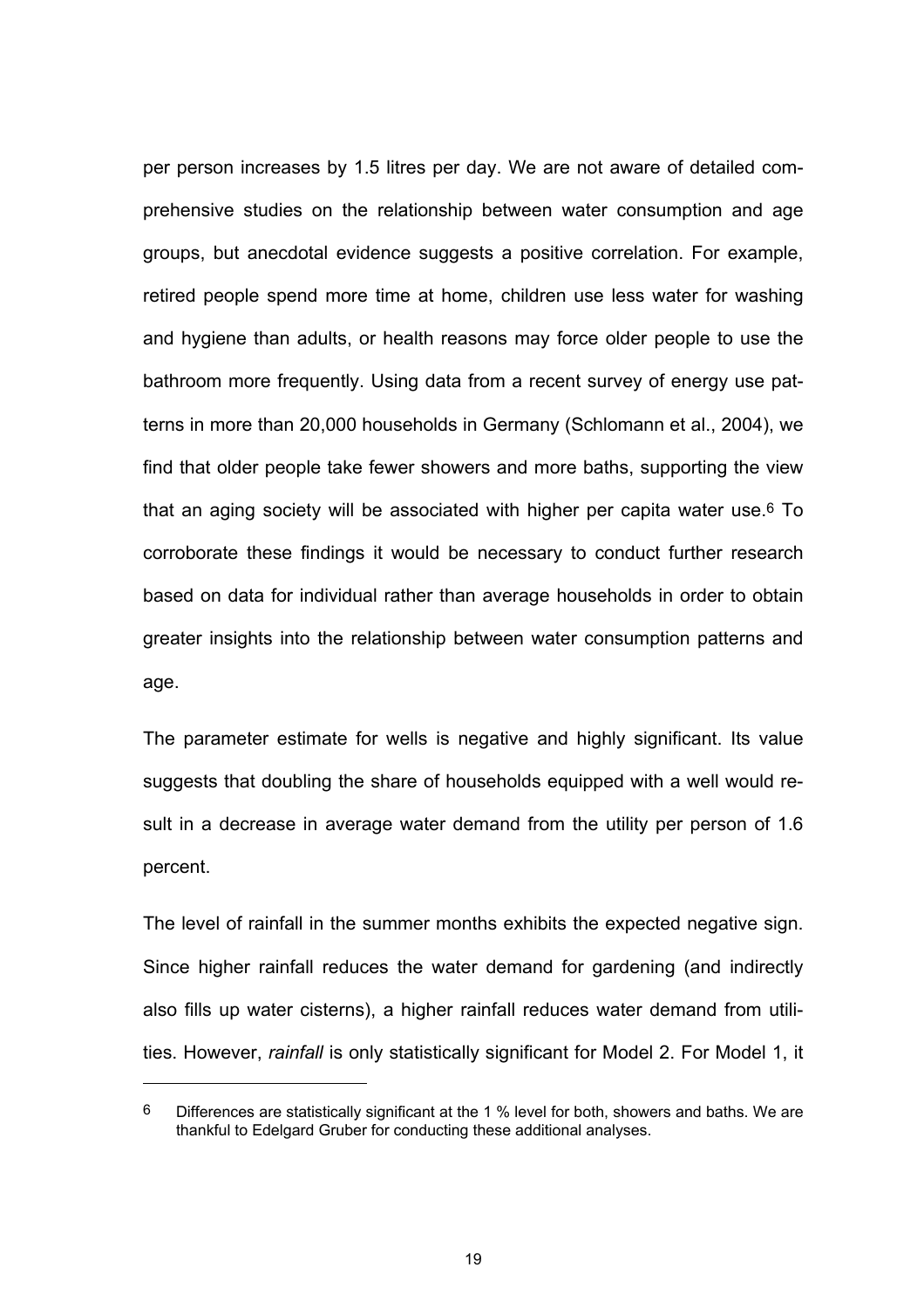would be statistically significant at the 14 % level. A ten percent decrease in summer rainfall would result in an increase in daily water consumption per person by about 0.7 litres according to Model 1 and by 1.2 litres according to Model 2 (using the means from Table 1).

Our parameter estimate for summer temperature is far from being statistically significant. It also exhibits the "wrong" sign, since higher temperatures would be expected to result in higher residential water demand for gardening, taking showers or drinking. A possible countervailing effect may be that people spend more time (and water) at pools and beaches, or lose excess liquids by sweating rather than by using the bathroom if temperatures are high.

The relatively small or insignificant elasticities for *rainfall* and *temp* may be rationalized by the small share of gardening in total residential water consumption in Germany. These effects would be larger in countries like the US or the UK, where gardening accounts for a much higher proportion of water use. To some extent, the results on rainfall and temperature may also reflect the effects of the unusually dry and hot summer of 2003 throughout Germany with little variation across supply areas (see Table 1). For the months of June, July and August in 2003 the average temperature was 3.4°C higher than usual (DWD, 2006). Similarly, the rainfall in 2003 was 23 % lower than usual (DWD, 2006). Arguably, data reflecting rainfall and temperature patterns on a weekly or daily basis or time series and panel data may be more appropriate to adequately capture impacts of climate change on water demand (see also Naugent and Thomas,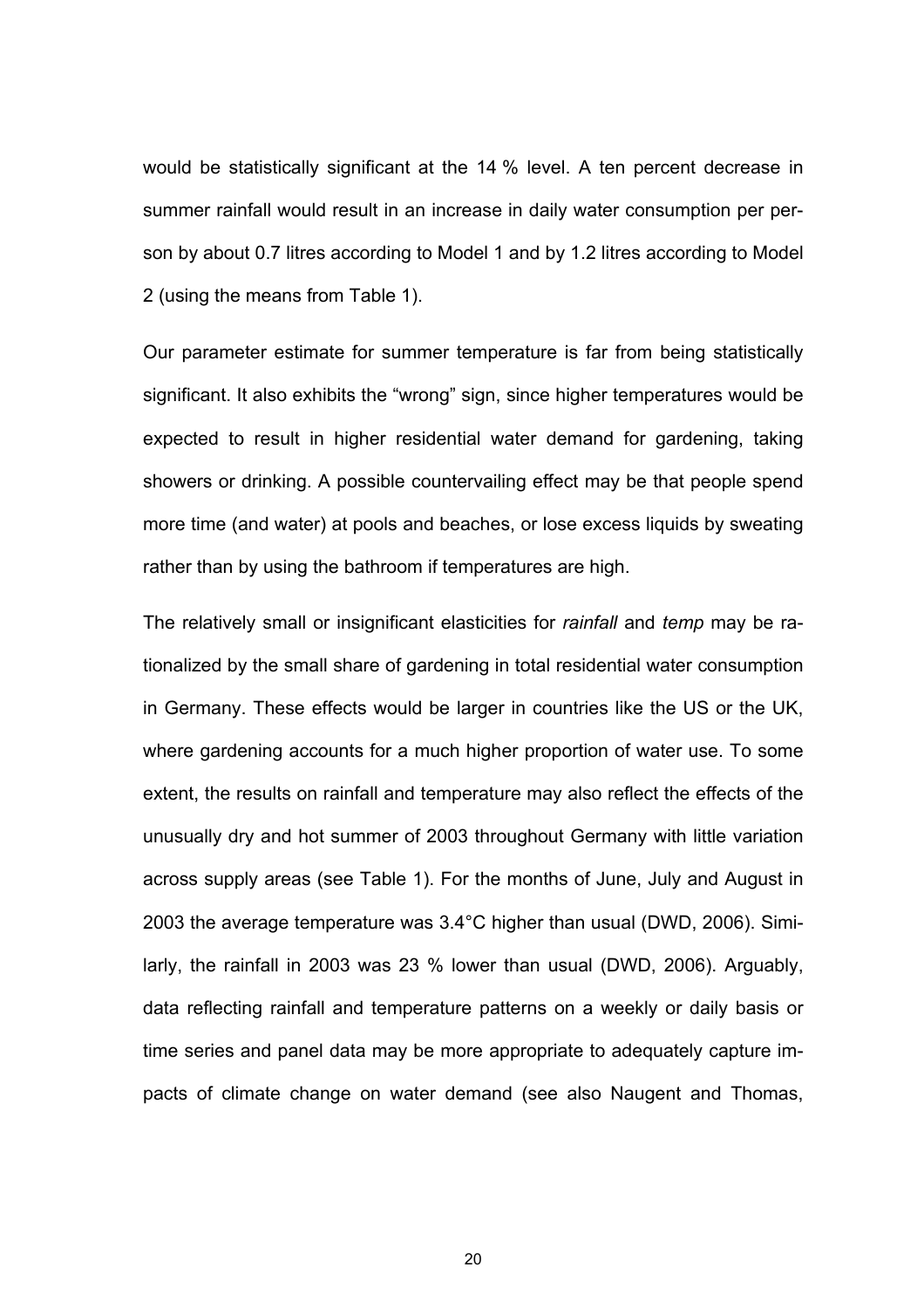2000, or Mazzanti and Montini, 2006).7

### **4.2 Differences between new and old federal states**

To examine the extent to which the non-dummy variables in our estimated regression equations contribute to explaining differences in the average per capita daily water consumption between the new states and the old ones in our samples, we multiplied the differences of the respective means of the (logs of the) explanatory variables for all new and for all old states with our slope parameter estimates. Results for the relative contribution of the various variables are displayed for both models in Table 3.

### *Insert Table 3 here*

l

Accordingly, the difference in price of about 11 % between old and new states in the sample explains about 9 % of the difference in per capita water consumption in Model 1 and 23 % in Model 2. Taken by themselves, the higher prices and lower income (by about 20 %) in the new compared to the old states would explain 54 % of the lower per capita water consumption in the new states using Model 1 and 76 % using Model 2 while differences in most other factors alone would imply lower water consumption in the old states. A substantial part of the difference in per capita water consumption between new and old states is also reflected by the state-specific dummies, which are all negative and statistically

 $7$  In an alternative model specification we also used the De Martonne index for aridity (see Footnote 4). Results are given in the Annex and indicate that the parameter for the aridity index is  $-$  as expected  $-$  negative. The associated P-Value for the OLS model is 14.4 % and for the IV model 13 %.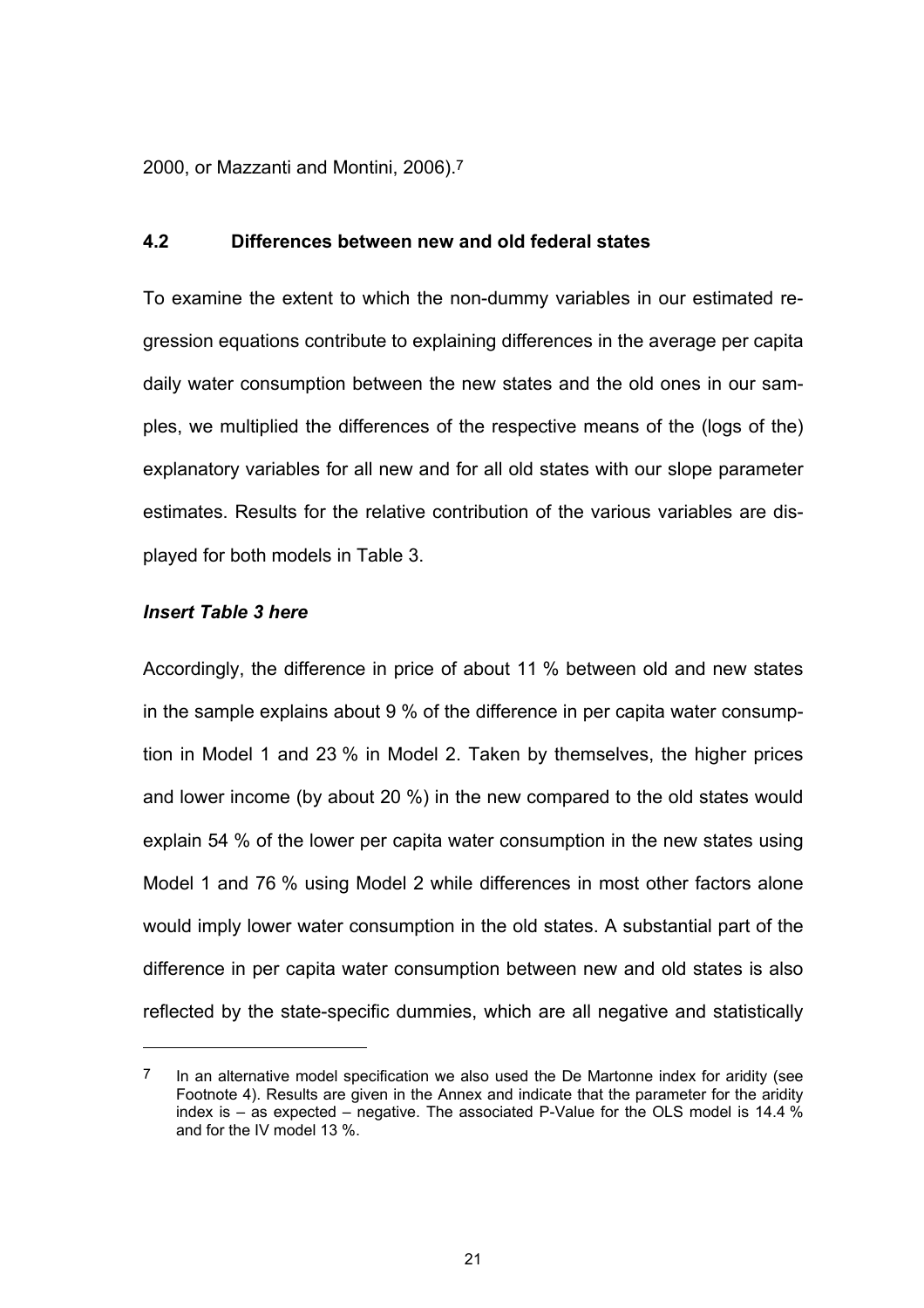significant compared to a West German reference state. To some extent, these dummies reflect the impact of previous investment decisions on water-using technologies which together with current behavior determine actual residential water consumption levels. In the early 1990s, a large part of the residential building stock in the new states was modernized, including new and presumably more water-efficient appliances. In addition to this rather autonomous watersaving technological change, the hike in water prices is likely to have accelerated the diffusion of water-saving technologies, too. Arguably, in the early 1990s, the responsiveness of water demand was higher in the new states than it is today. Since water consumption per capita was then about 50 % higher, the expenditure share for water was also higher, implying a higher price elasticity (in absolute terms), ceteris paribus. Also, in the wake of the modernization of residential buildings in the new states after reunification, additional water meters were installed in particular at the level of individual dwellings (rather than buildings). This allowed water to be billed according to consumption, which increased both awareness of the water used as well as the financial incentives for water conservation. Further, the sharp increase in water prices may have permanently raised awareness of water consumption in the new states which translates into more pronounced water-saving behavior than in the old states. To substantiate these claims we refer to empirical findings for the diffusion of energy-efficient household appliances across old and new states. For example, using the data from Schlomann et al. (2004) again, we find that the share of dishwashers in the highest energy-efficiency class labels is 63.2 % in the new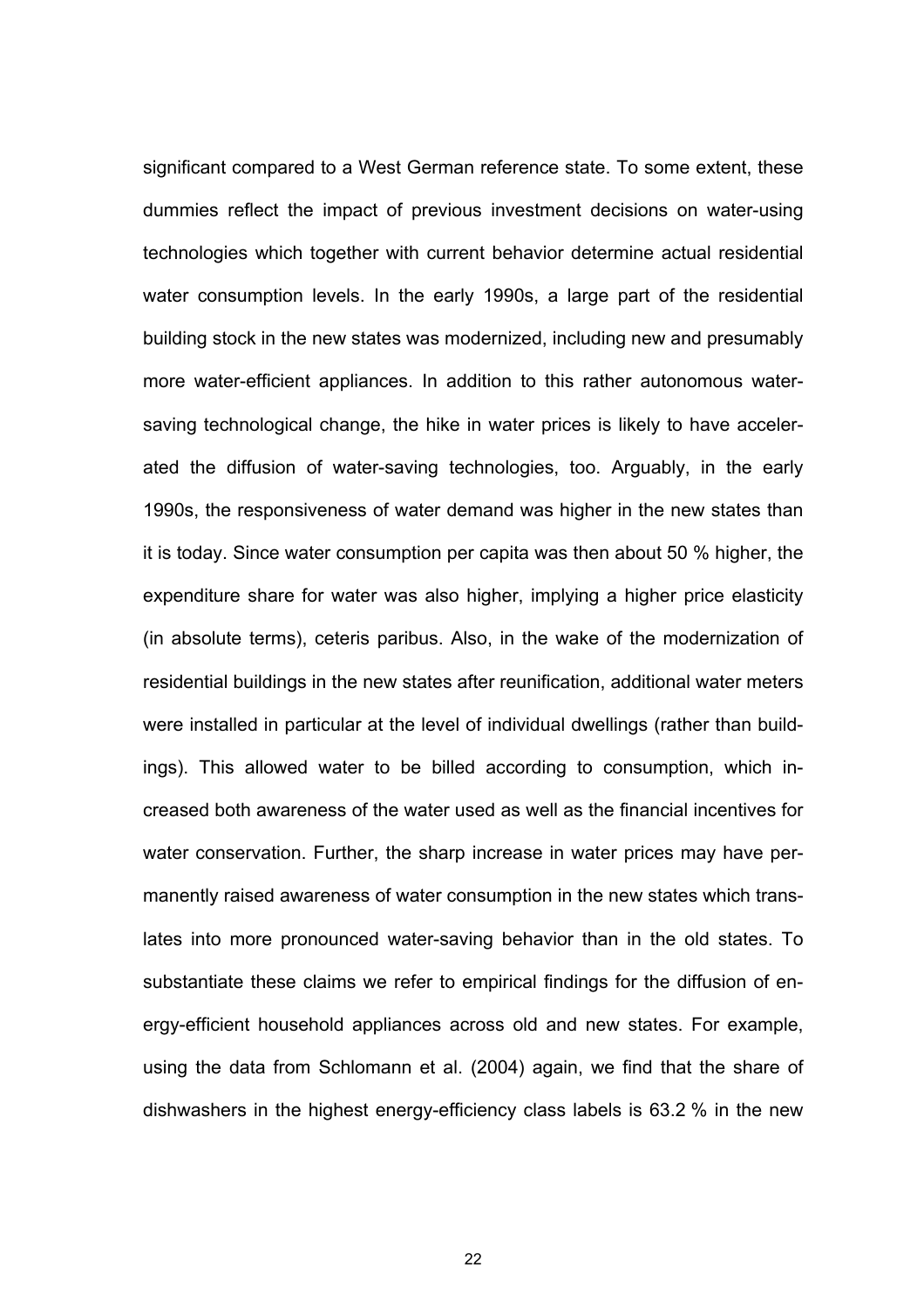states compared to 44.7 % in the old states. For washing machines, these shares are 29.3 % and 25.8 %, respectively. Other explanations for the lower per capita residential water consumption in the new states which could not be examined in our analyses include job commuting from new to old states, or the higher share of children in day care facilities in the new states.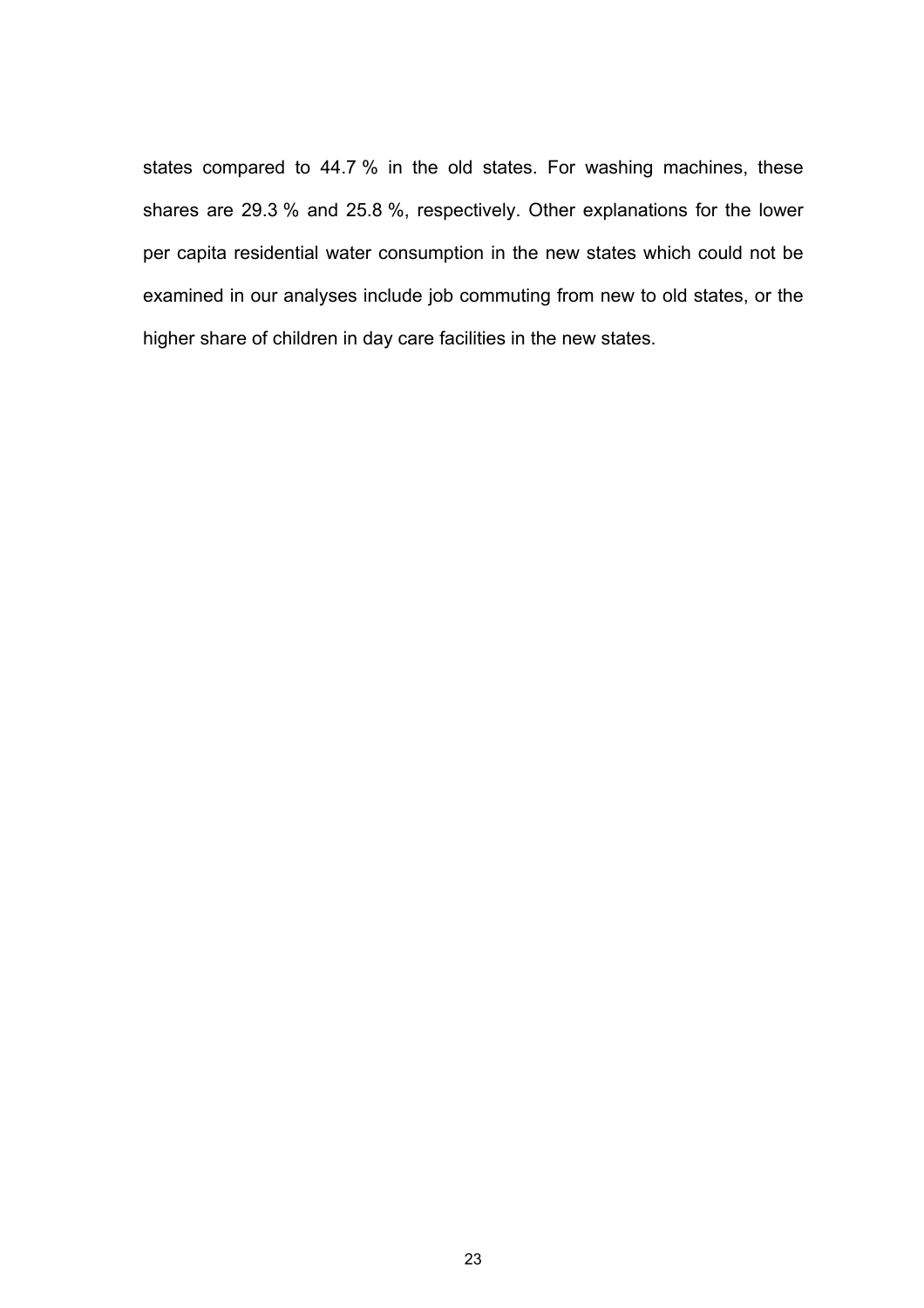### **5 Conclusions**

The findings for the determinants of residential water demand in Germany presented in the previous section may be used to cautiously assess the impact of changes in economic, environmental and social conditions on the future demand for water. Rather than summarizing and repeating the main findings, we conclude the paper with a tentative scenario for the development of water demand by 2020 based on the results of Model 1. To do so we assume that the parameter estimates are valid over the considered ranges of the variables given in Table 4 and also remain unchanged over time.

In the future, the costs for water services in Germany are expected to continue to rise because of environmental regulation and the need to refurbish and modernize existing infrastructure systems. For our tentative scenario we use a range of 1% to 3 % in real prices for the annual growth rate until 2020. At the same time, per capita income is expected to increase by 1% to 2%. Next, we conjecture that the trend towards single households will continue and will further lower average household size by about 5 % between 2003 and 2020 (BBR, 2006). Similarly, because of an increased life expectancy, the average population age in Germany is expected to rise by between six and ten years until 2050 compared to 2004 (Destatis, 2006). We interpolated figures for 2020. Depending on the combination of impacts shown in Table 4, the projected aggregate effects from these four determinants range from being negligible to quite large.

### *Insert Table 4 here*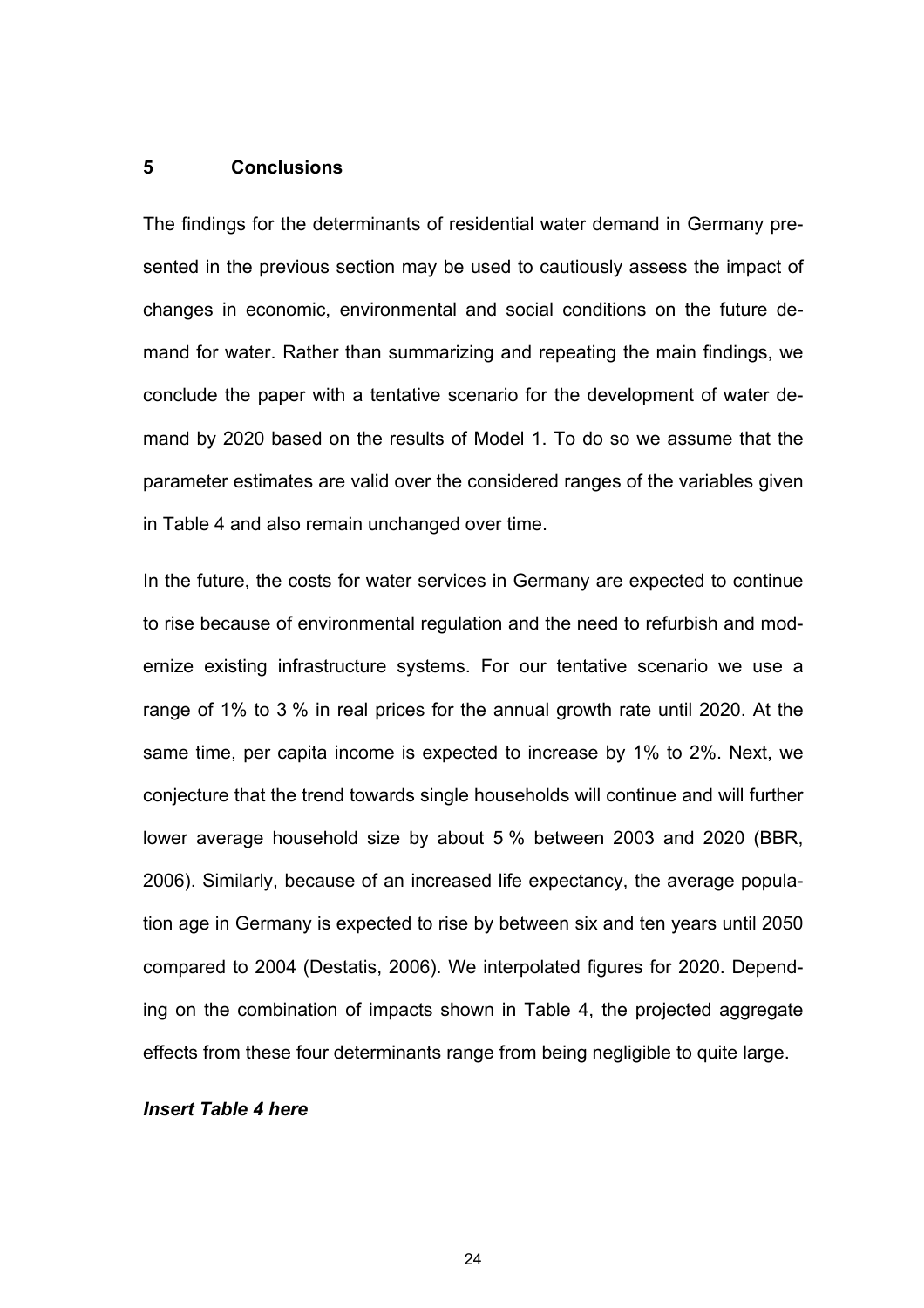Future challenges for water utilities, however, also depend on factors not explored in this study. Most importantly, the projected drop in the population of 10 % to 17 % by 2050 (Destatis, 2006) will reduce total residential water demand. Because of the high fixed cost component this will raise the costs and prices of water services per capita which will further decrease water consumption. Likewise, according to the concept of induced technological change (Hicks, 1932), higher water prices will spur the invention, adoption and diffusion of water-saving technological changes in appliances and sanitary technologies (EEA, 2001). Arguably, climate change may alter residential water demand via an increase in temperatures and changes in rainfall patterns. At a general level, recent studies predict a temperature increase of 1.8°C to 2.3°C for Germany by the end of this century, extended drought periods during the summer and higher precipitation in the winter (UBA, 2007). Yet, the findings of our study suggest that, on average, the direct impact of climate change on residential water demand will be rather low. But climate change may also have an indirect effect on water demand from utilities: Since changes in rainfall patterns would lower the groundwater level in several regions, many wells would then cease to operate, especially in the summer months when water supply is smaller anyway due to lower precipitation. Regional differences are not only to be expected for precipitation and temperature changes (EC, 2007) but also for other determinants such as migration patterns, demographic structures, water prices and income. These factors pose a particular challenge to the water utilities' planning of infrastructure systems. Given the uncertainty about the rate and possibly also the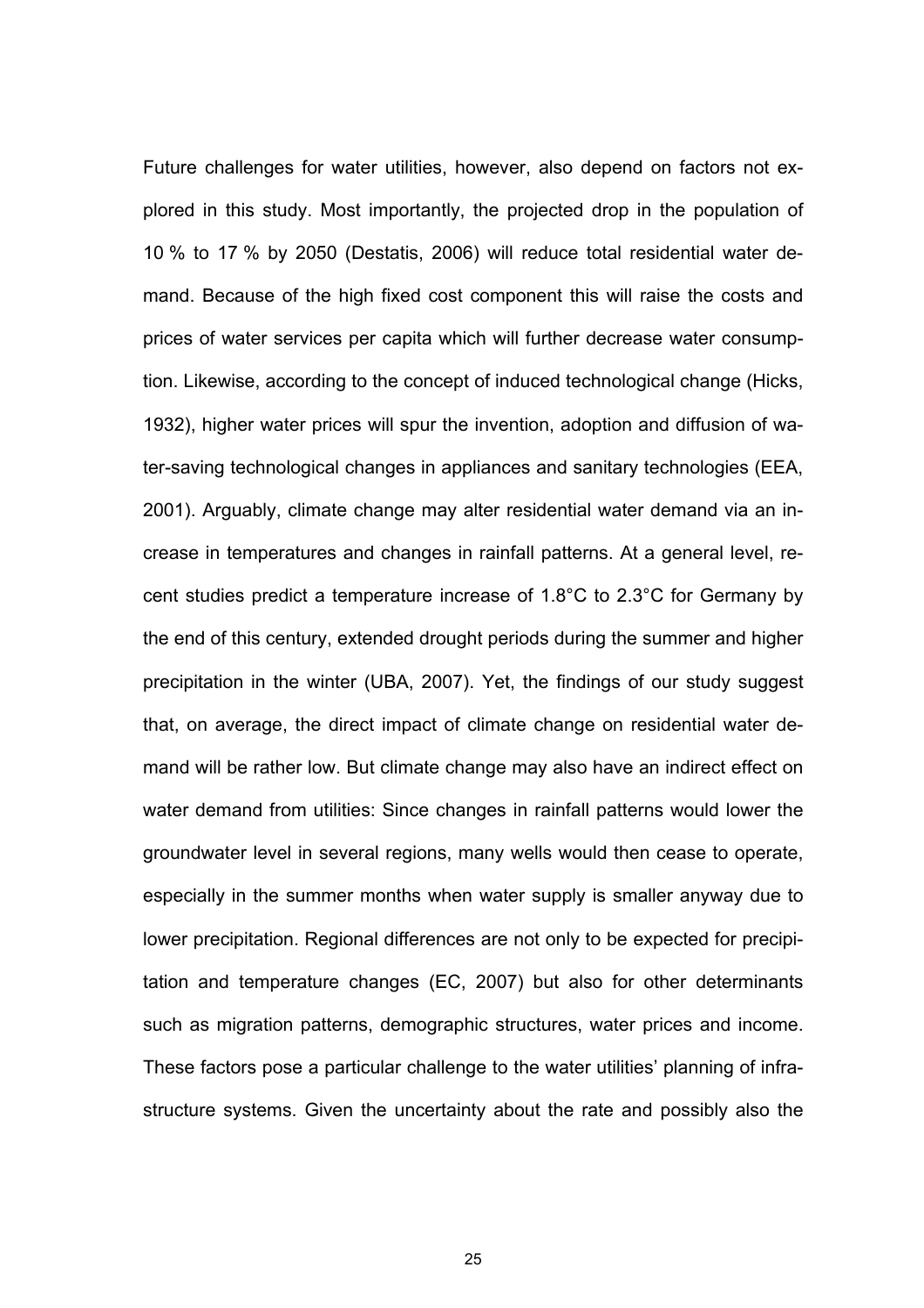direction of these economic, environmental and social developments, more decentralized water infrastructure systems may exhibit greater flexibility and may be better suited to adaptation to these challenges for some water supply areas.

## **Acknowledgements**

The authors would like to thank Manuel Frondel of the RWI Germany, Bradford Mills of Virginia Polytechnic Institute and State University and Jeffrey Mullen of the University of Georgia for their thoughtful comments on earlier draft versions. The paper also benefited from discussions at the  $15<sup>th</sup>$  Annual Conference of the European Associations of Environmental and Resource Economists (EAERE) in 2007 in Thessaloniki, Greece. The usual disclaimer applies. The financial support by the Federal Ministry of Education and Research under the funding program "Global Change Impacts on the Water Cycle in the Elbe River Basin - Risks and Options (GLOWA-Elbe II)" is gratefully acknowledged. Part of this study was conducted while Joachim Schleich was a visiting professor at the Université Louis Pasteur, Strasbourg, France.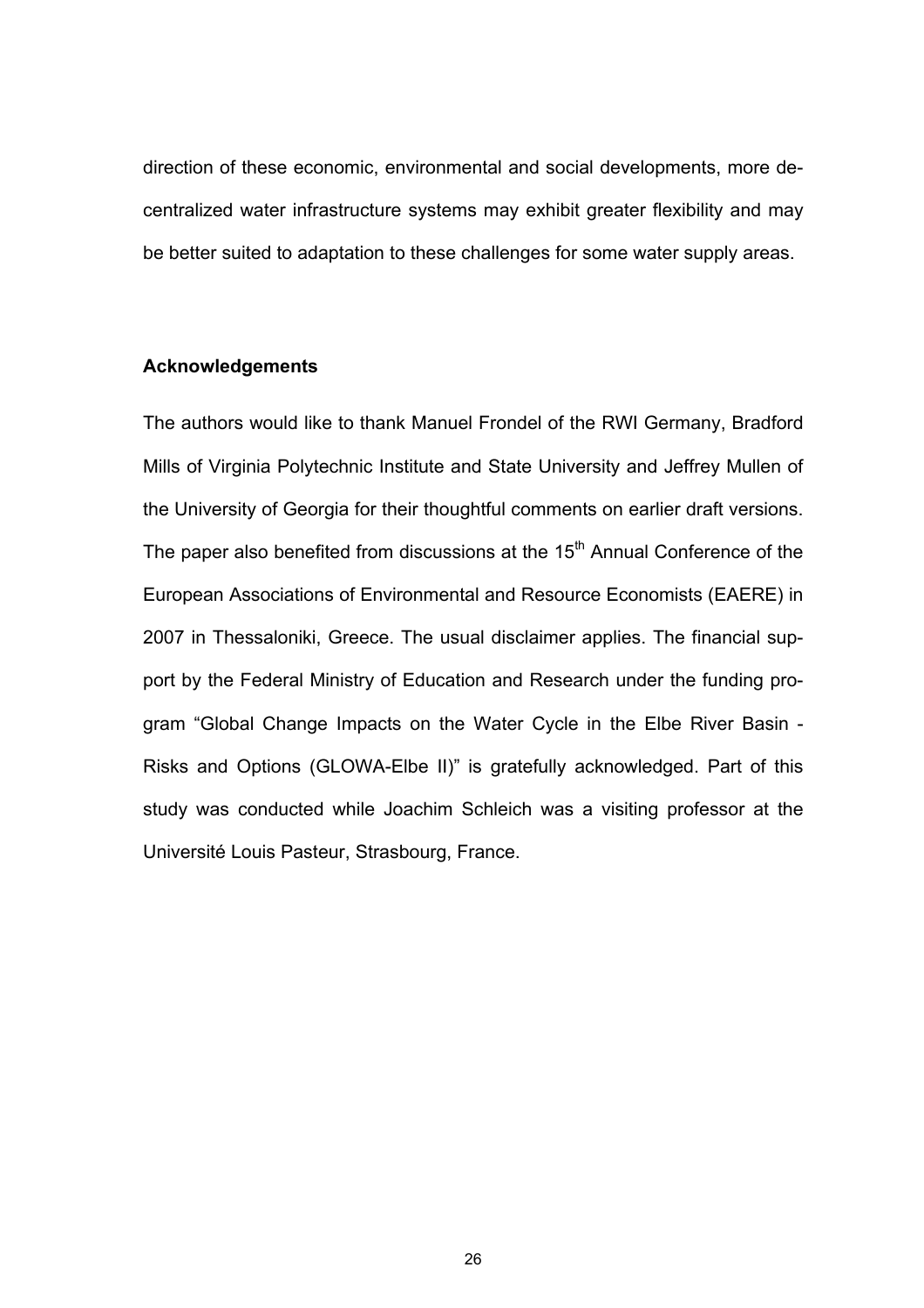#### **References**

- Arbués, F., Garcia-Valinas, M.A., Martinez-Espiñeira, R., 2002. Estimation of residential water demand: A state of the art review. Journal of Socioeconomics 32, 81–102.
- ATT, BGW, DBVW, DVGW, DWA, VKU, 2005. Branchenbild der deutschen Wasserwirtschaft 2005. Wirtschafts- und Verlagsgesellschaft Gas und Wasser mbH, Bonn.
- BGW (Bundesverband der deutschen Gas- und Wasserwirtschaft), 2006. Preisentwicklung beim Trinkwasser.

http://www.bgw.de/pdf/0.1 resource 2005 4 13 7.pdf

- BGW (Bundesverband der deutschen Gas- und Wasserwirtschaft), 2005. Wasserstatistik Bundesrepublik Deutschland. BGW, Berlin.
- Bund der Steuerzahler North-Rhine Westfalia (NRW), 2004. Gebührenumfrage. http://www.steuerzahler-nrw.de/download/abwasser2003.pdf.
- Bund der Steuerzahler Thüringen, 2004. Gebühren-/Entgeltsätze für Wasser, Abwasser und Niederschlagswasser ausgewählter Städte in Thüringen. http://www.steuerzahler-thueringen.de/webcom/show\_article.php/\_c-161/\_nr-79/i.html
- BBR (Bundesamt für Bauordnung und Raumwesen), 2006. Raumordnungsprognose 2020/2050 – Bevölkerung, private Haushalte, Erwerbspersonen, Wohnungsmarkt. BBR, Bonn.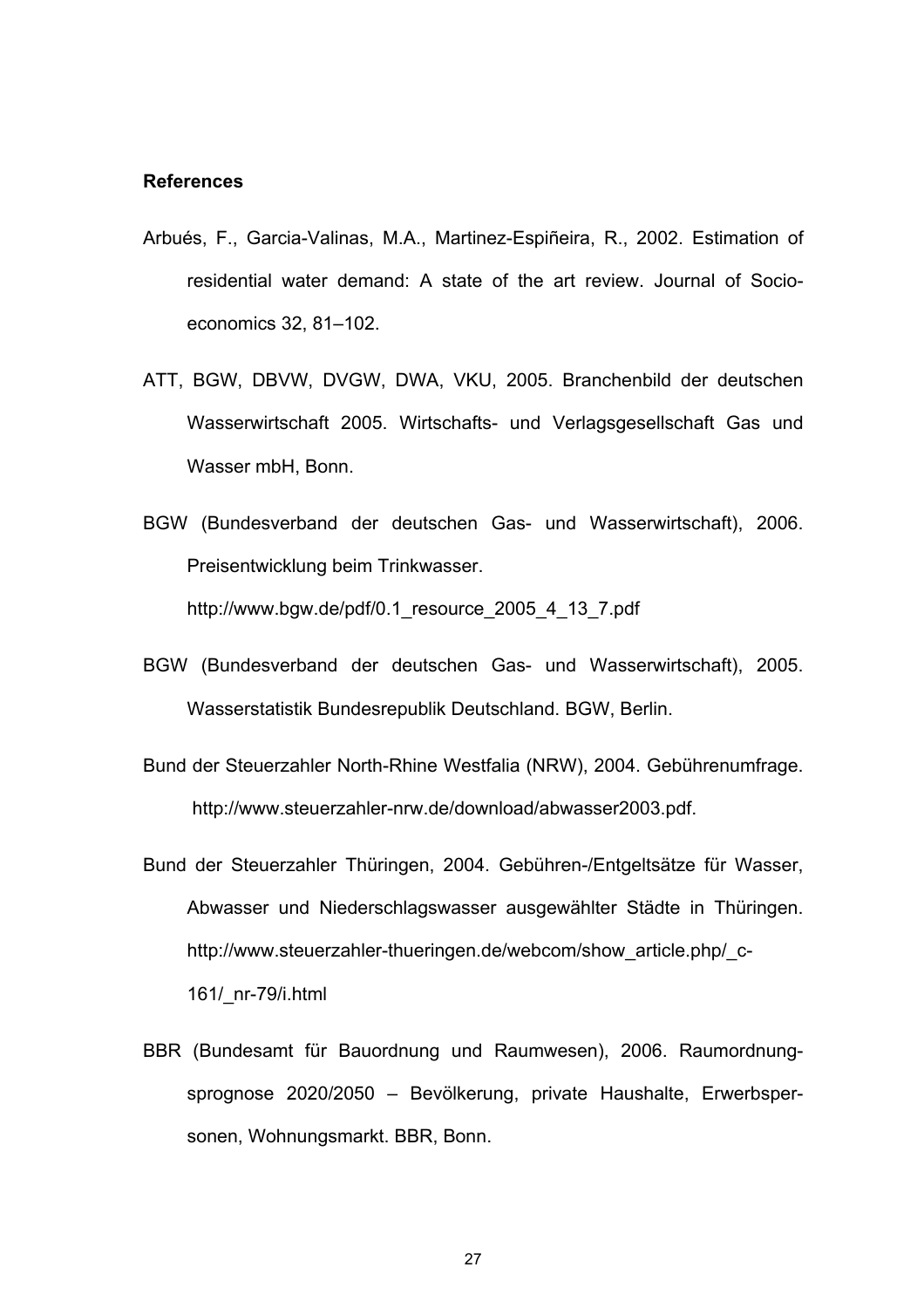- Dalhuisen, J.M., Florax, R.J.G.M., de Groot, H., Nijkamp, P., 2003. Price and income elasticities of residential water demand: A meta analysis. Land Economics 79, 292–308.
- De Martonne, E., 1925. Traité de géographie physique, Vol. I: Notions generales, climat, hydrographie. Geographical Review 15, 336–337.
- Destatis (Statistisches Bundesamt) (Federal Statistical Office ), 2006. Bevölkerung Deutschlands bis 2050 – 11. koordinierte Bevölkerungsvorausberechnung. Statistisches Bundesamt, Wiesbaden.
- Destatis (Statistisches Bundesamt) (Federal Statistical Office), 2003. Statistik lokal: Daten für die Kreise, kreisfreien Städte und Gemeinden Deutschlands, DVD, Statistisches Bundesamt, Wiesbaden.
- Destatis (Statistisches Bundesamt) (Federal Statistical Office ) (various years): Umwelt – Öffentliche Wasserversorgung und Abwasserbeseitigung. Statistisches Bundesamt, Fachserie 19 Reihe 2.1. Statistisches Bundesamt, Wiesbaden.
- DWD (Deutscher Wetter Dienst) (German Weather Service), 2006. Special data-analyses. DWD, Offenbach.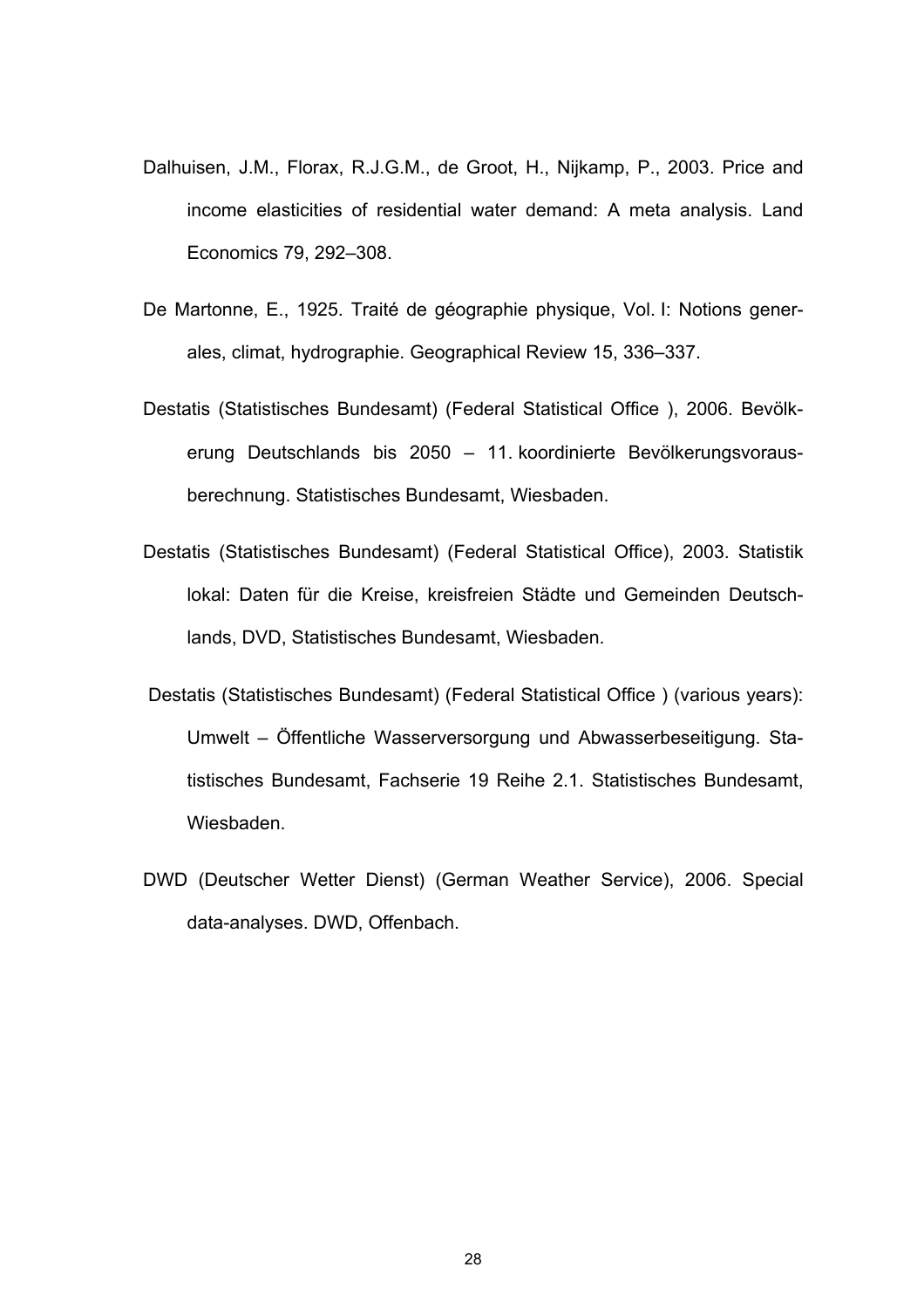- EC (European Commission), 2007. Green paper from the Commission to the Council, the European Parliament, the European Economic and Social committee and the Committee of the Regions. Adapting to climate change in Europe – options for EU action. Brussels, COM(2007) 354 final, 29 June 2007.
- EEA (European Environment Agency), 2001. Sustainable water use in Europe. Part 2: Demand management. Environment Issue Report No 19. European Environment Agency, Copenhagen.
- Espey, M., Espey, J., Shaw, W.D., 1997. Price elasticity of residential demand for water: A meta analysis. Water Resources Research 33, 1369–1374.
- EU (European Union), 2000. Directive 2000/60/EC of the European Parliament and of the council of 23 October 2000 establishing a framework for Community action in the field of water policy. Official Journal of the European Communities, 22 December 2000, L327/1–L327/72.
- EWA (European Water Association), 2002. European Water Association Yearbook.
- Gaudin, S., 2006. Effect of price Information on residential water demand. Applied Economics 38, 383–393.
- Gilg, A., Barr, S., 2006. Behavioural attitudes towards water saving? Empirical evidence from a study of environmental actions. Ecological Economics 57, 400–414.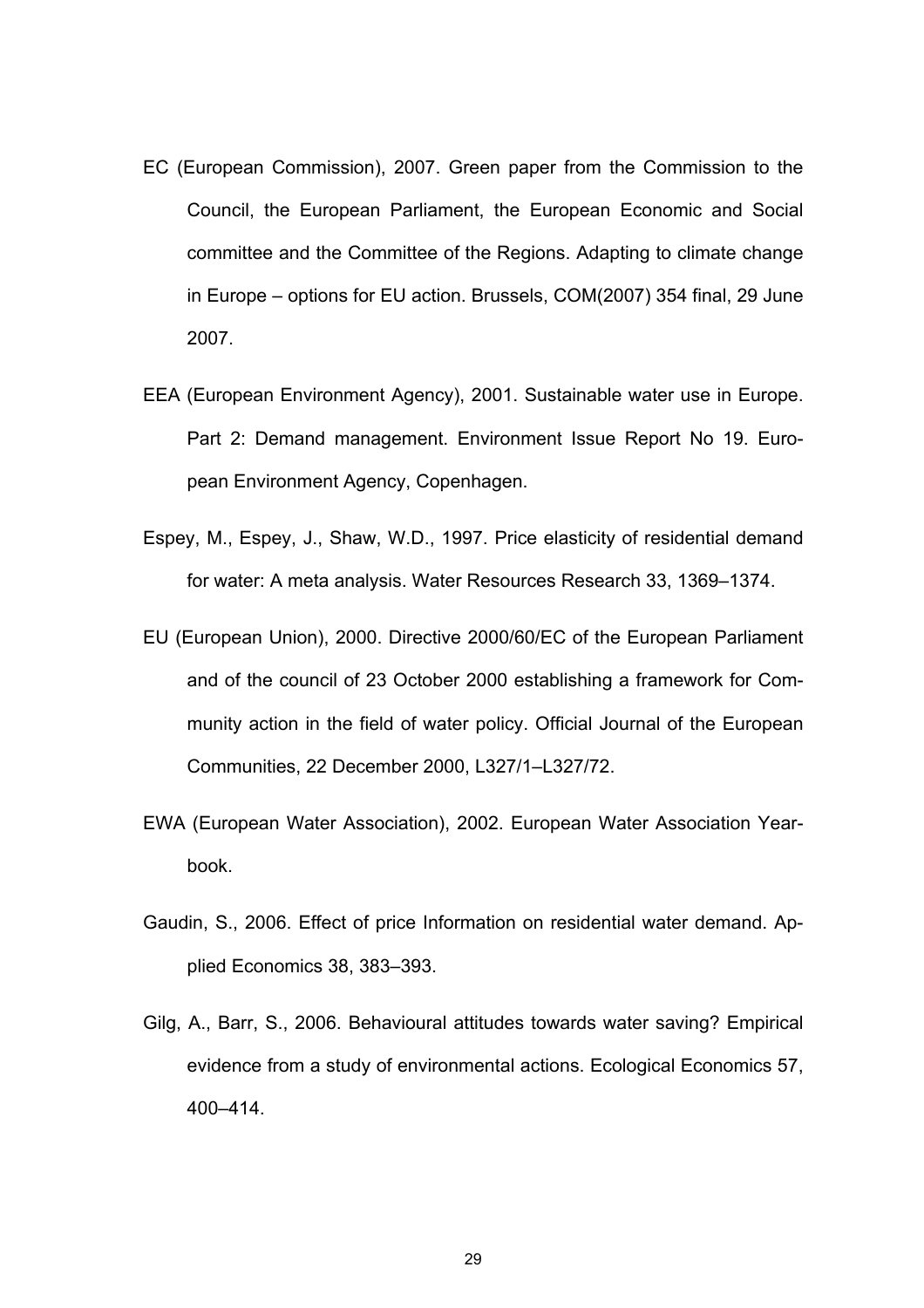Herz, R., Marschke, L., 2005. Konsequenzen der Stadtschrumpfung für stadttechnische Infrastruktursysteme. Wissenschaftliche Zeitschrift der TU Dresden 54, 99–104.

Hicks, J., 1932. The Theory of Wages. London, Macmillan.

- Howe, C.W., 1998. Forms and functions of water pricing: An overview. In: D.D. Baumann, J.J. Boland and W.M. Hanemann (Editors), Urban Water Demand Management and Planning. Mc Graw-Hill, Colorado, pp. 181–189.
- Martinez-Espiñeira, R., 2007. An estimation of residential water demand using co-integration and error correction techniques. Journal of Applied Economics, forthcoming.
- Martinez-Espiñeira, R., 2002. Residential water demand in the Northwest of Spain. Environmental and Resource Economics 21, 161–187.
- Mazzanti, M., Montini, A., 2006. The determinants of residential water demand. Empirical evidence for a panel of Italian municipalities. Applied Economics Letters 13, 107–111.
- MDR (Mitteldeutscher Runfunk), 2003. MDR-Umschau: Abwasserpreise in Sachsen. http://www.mdr.de/DL/592073.pdf.
- Nauges, C., Thomas, A., 2000. Efficient estimation of residential water demand with panel data: The case of France. Land Economics 76, 66–85.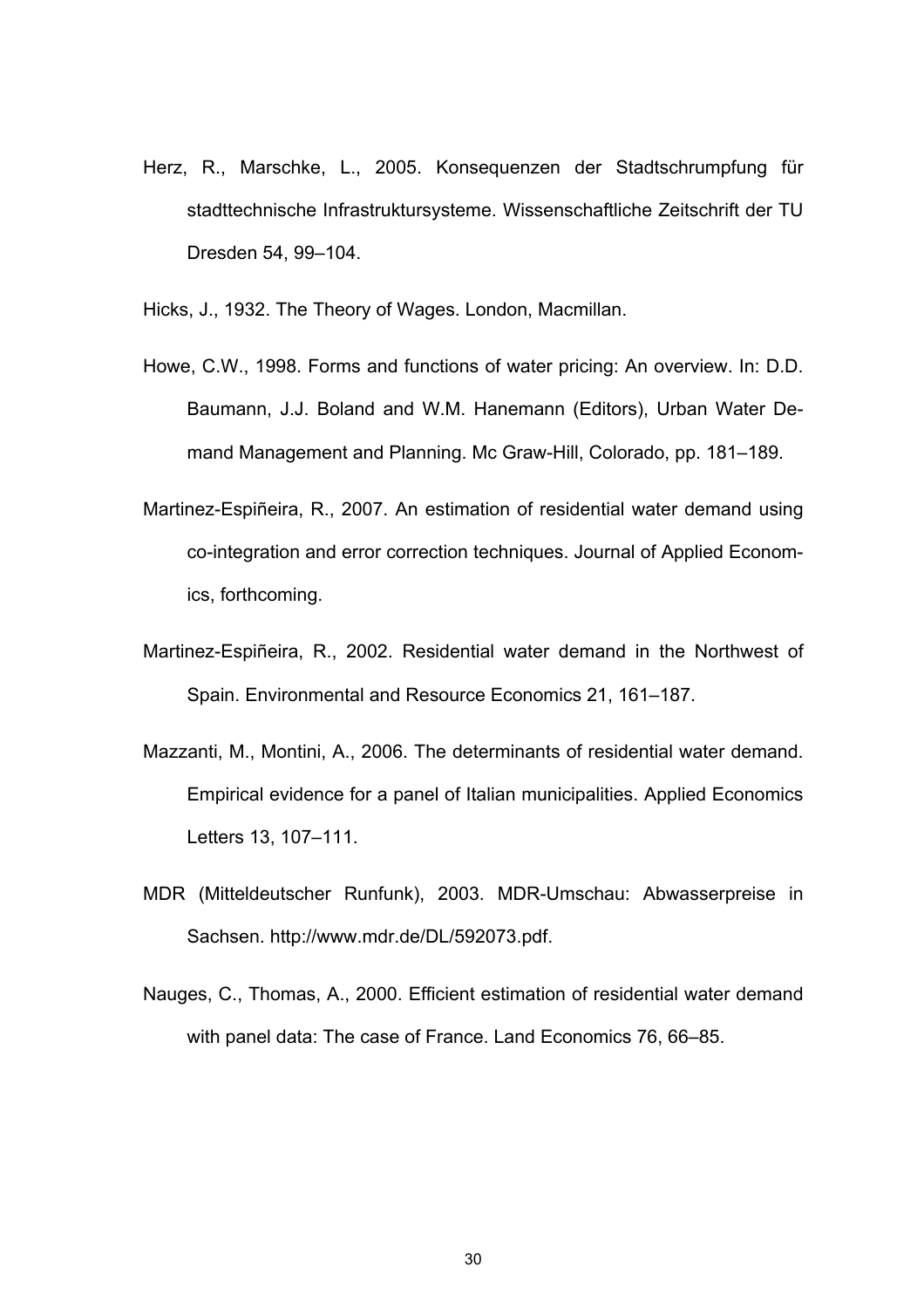- OECD (Organization for Economic Cooperation and Development), 1999. Towards More Sustainable Household Consumption Patterns: Indicators to Measure Progress. OECD Environment Directorate, Paris.
- Renzetti, S., 2002. The Economics of Water Demands. Kluwer Academic Press, Norwell.
- Schlomann, B., Gruber, E., Eichhammer, W., Diekmann, J., Ziesing, H.-J., Rieke, H., Wittke, F., Herzog, T., Barbosa, M., Lutz, S., Broeske, U., Merten, D., Falkenberg, D., Nill, M., Kaltschmitt, M., Geiger, B., Kleeberger, H., Eckl, R., 2004. Energieverbrauch der privaten Haushalte und des Sektors Gewerbe, Handel, Dienstleistungen. Bericht für das Bundesministerium für Wirtschaft und Arbeit. Karlsruhe, Berlin, Nürnberg, Leipzig, München.
- Statistisches Landesamt, 2006. Regionalstatistik (regional statistics for various federal states).
- Taylor, R.G., McKean, J.R., Young, R., 2004. Alternate price specifications for estimating residential water demand with fixed fees. Land Economics 80, 463–475.
- UBA (Umweltbundesamt) (Federal Environmental Agency), 2007. Hintergrundpapier: Neue Ergebnisse zu regionalen Klimaänderungen. Umweltbundesamt, Dessau.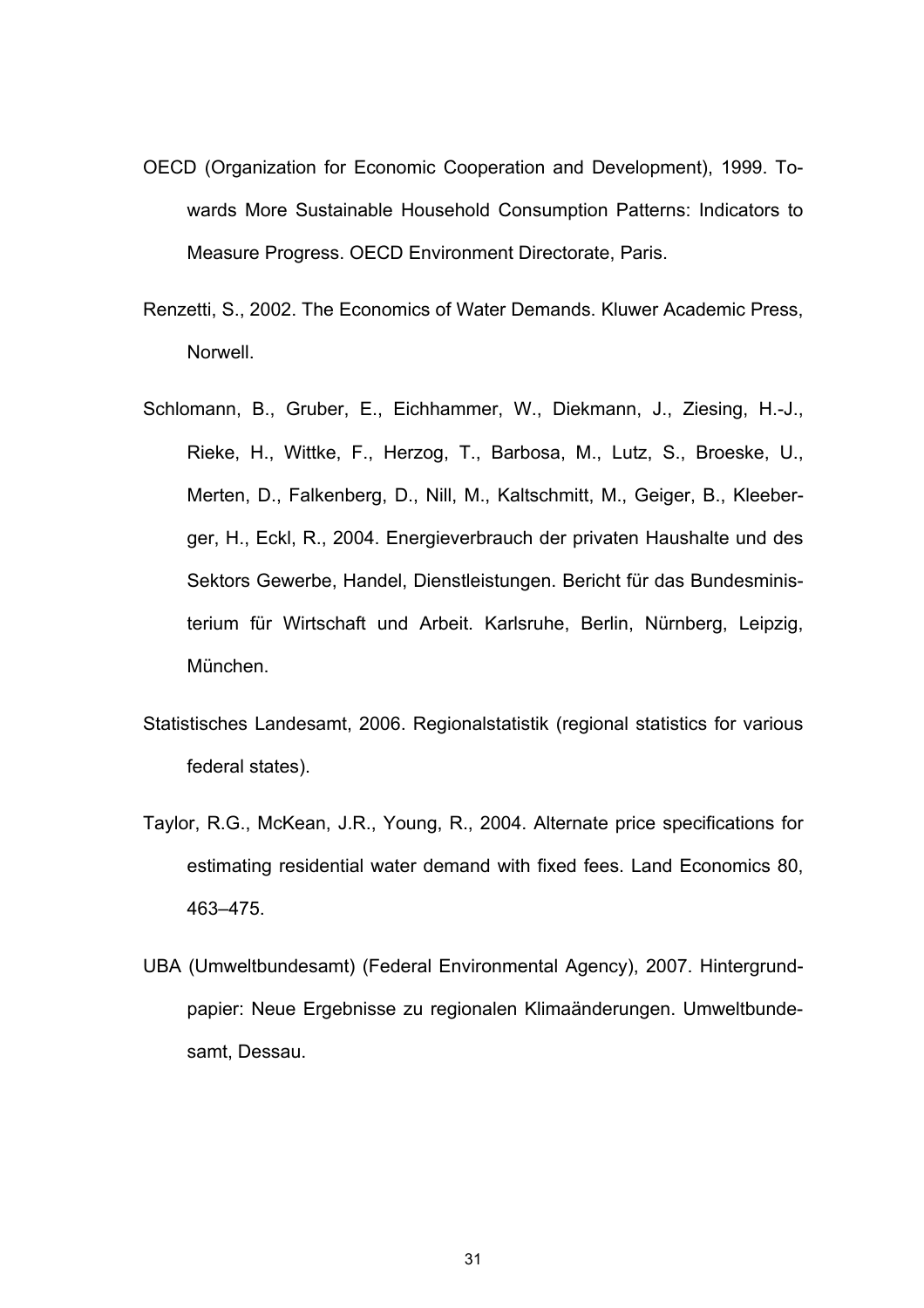UBA, BGR, Destatis (Umweltbundesamt, Bundesanstalt für Geowissenschaften und Rohstoffe, Statistisches Bundesamt) (Federal Environmental Agency, Federal Institute for Geosciences and Natural Resources, Federal Statistical Office), 2007. Environmental Data for Germany. Practicing Sustainability – Protecting Natural Resources and the Environment. Berlin, Hannover.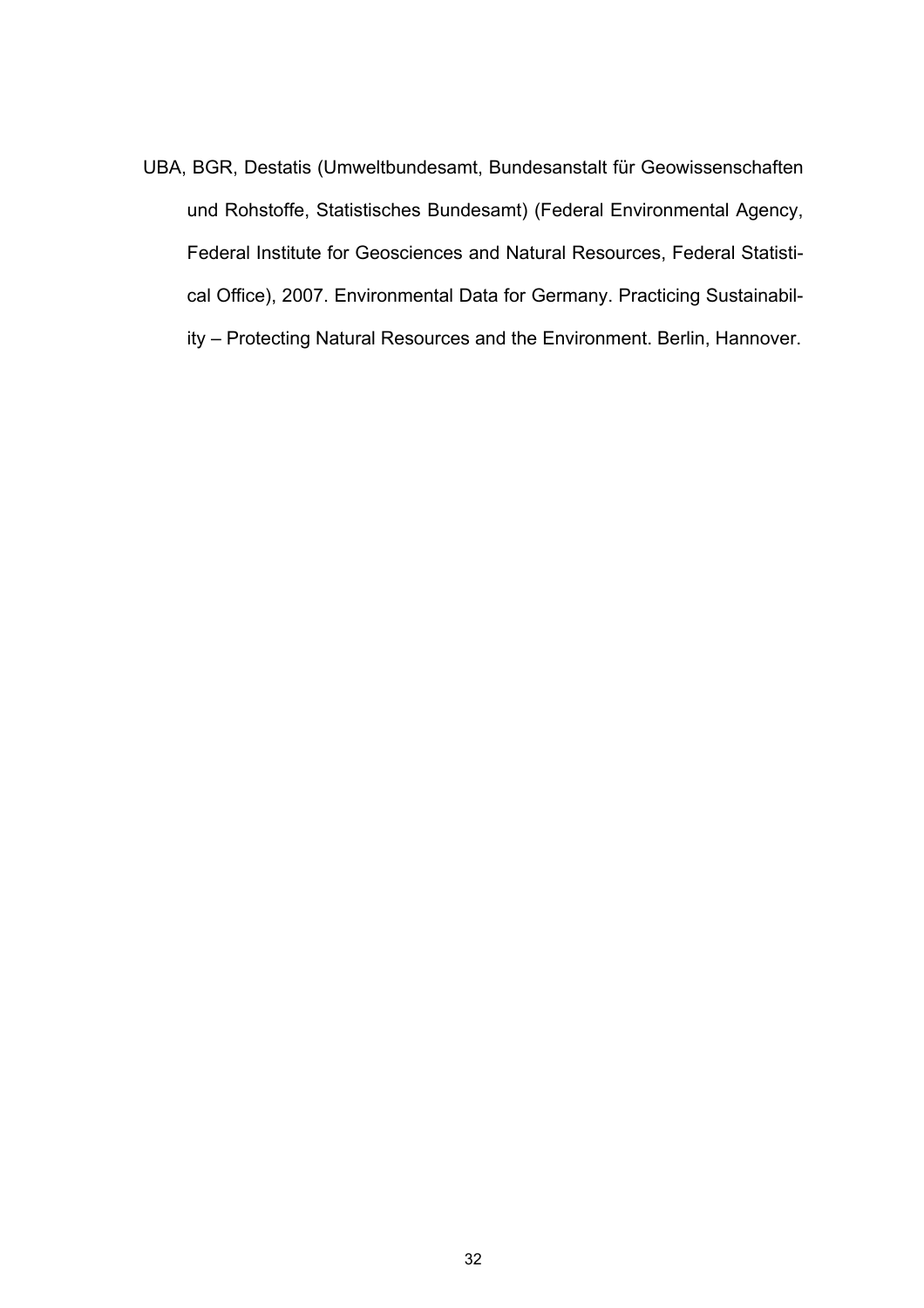## **Tables**

| Table 1: |  | Descriptive statistics for dependent and independent variables |
|----------|--|----------------------------------------------------------------|
|          |  |                                                                |

| Variable | Range                                       | <b>Units</b>         | <b>Mean</b> | Std. Dev. | Min.   | Max.   |
|----------|---------------------------------------------|----------------------|-------------|-----------|--------|--------|
| water    | average water use<br>per capita per day     | litres               | 128.23      | 27.26     | 65.70  | 334.20 |
| price    | price for fresh wa-<br>ter and sewage       | € / 1000<br>litres   | 3.80        | 0.72      | 1.99   | 7.10   |
| income   | average net in-<br>come per capita          | Euros                | 16509       | 2037      | 12735  | 21893  |
| size     | average number of<br>household mem-<br>bers | number of<br>persons | 2.03        | 0.26      | 1.25   | 3.66   |
| age      | average age of<br>population                | years                | 42.11       | 1.89      | 30.40  | 47.90  |
| wells    | share of house-<br>holds with wells         | %                    | 1.03        | 2.23      | 0.01   | 20.07  |
| rain     | summer rainfall                             | mm                   | 305.58      | 71.12     | 166.70 | 629.20 |
| temp     | summer tempera-<br>ture                     | Celsius              | 16.70       | 1.04      | 13.10  | 19.80  |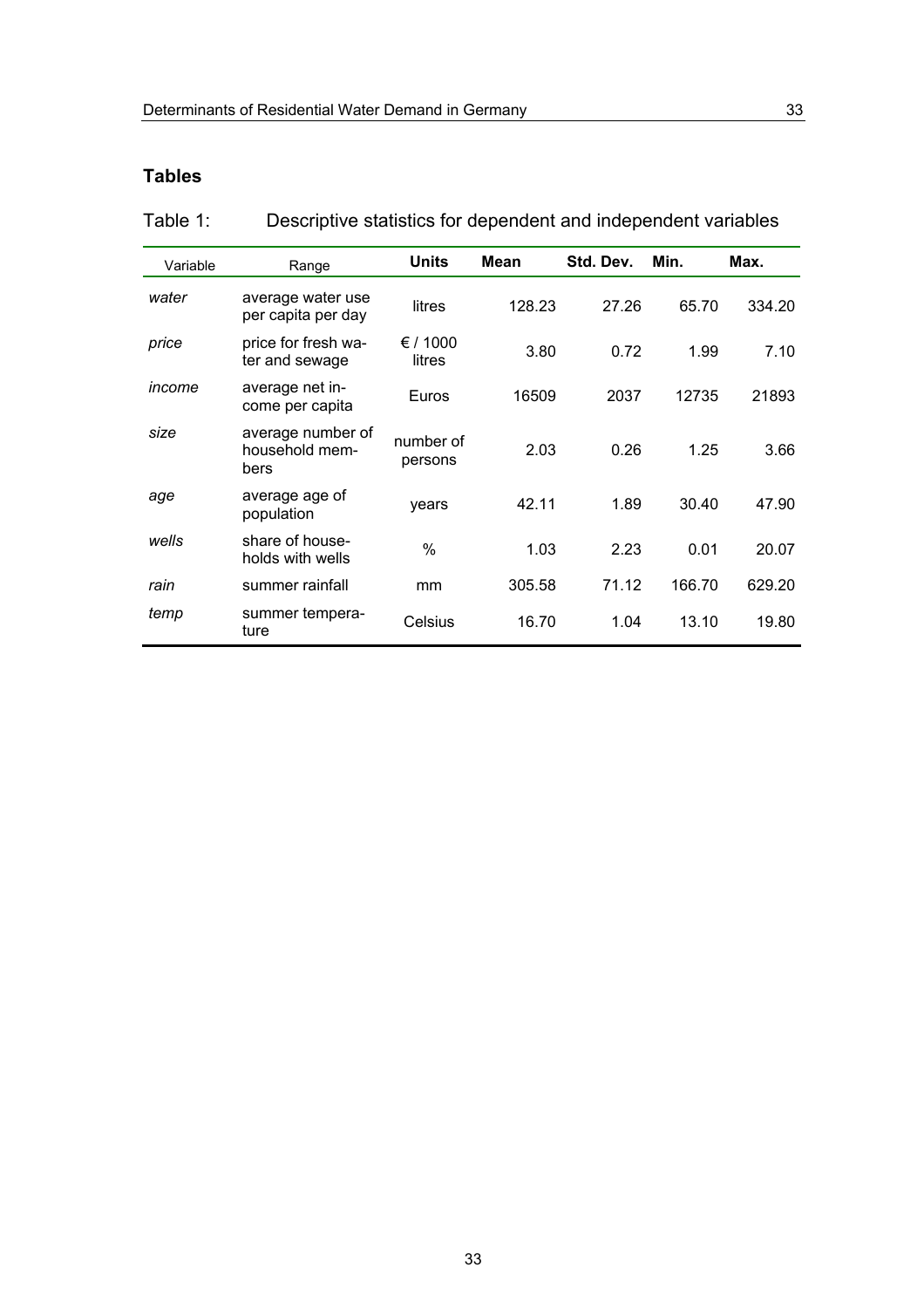|                | Model 1  |         |          | Model 2 |  |  |
|----------------|----------|---------|----------|---------|--|--|
|                | (OLS)    |         | (IV)     |         |  |  |
|                |          |         |          |         |  |  |
| Variable       |          |         |          |         |  |  |
| price          | $-0.229$ | $***$   | $-0.593$ | $***$   |  |  |
|                | (0.032)  |         | (0.161)  |         |  |  |
| income         | 0.241    | **      | 0.314    | $***$   |  |  |
|                | (0.071)  |         | (0.084)  |         |  |  |
| income e       | 0.444    | *       | 0.501    | *       |  |  |
|                | (0.235)  |         | (0.261)  |         |  |  |
| size           | $-0.207$ | $***$   | $-0.120$ |         |  |  |
|                | (0.061)  |         | (0.077)  |         |  |  |
| age            | 0.492    | $\star$ | 0.609    | $***$   |  |  |
|                | (0.167)  |         | (0.192)  |         |  |  |
| wells          | $-0.016$ | $***$   | $-0.012$ | $***$   |  |  |
|                | (0.003)  |         | (0.004)  |         |  |  |
| rain           | $-0.052$ |         | $-0.093$ |         |  |  |
|                | (0.036)  |         | (0.043)  |         |  |  |
| temp           | $-0.010$ |         | $-0.197$ |         |  |  |
|                | (0.115)  |         | (0.151)  |         |  |  |
| constant       | 1.396    |         | 1.461    |         |  |  |
|                | (0.975)  |         | (1.077)  |         |  |  |
| adjusted $R^2$ | 0.6519   |         | 0.5789   |         |  |  |
| sample size    | 599      |         | 599      |         |  |  |
| F-value        | 59.95    |         | 48.30    |         |  |  |

## Table 2 Estimation results for water demand (standard errors are in parentheses)

\* individually statistically significant at least at 10 % level

\*\* individually statistically significant at least at 1 % level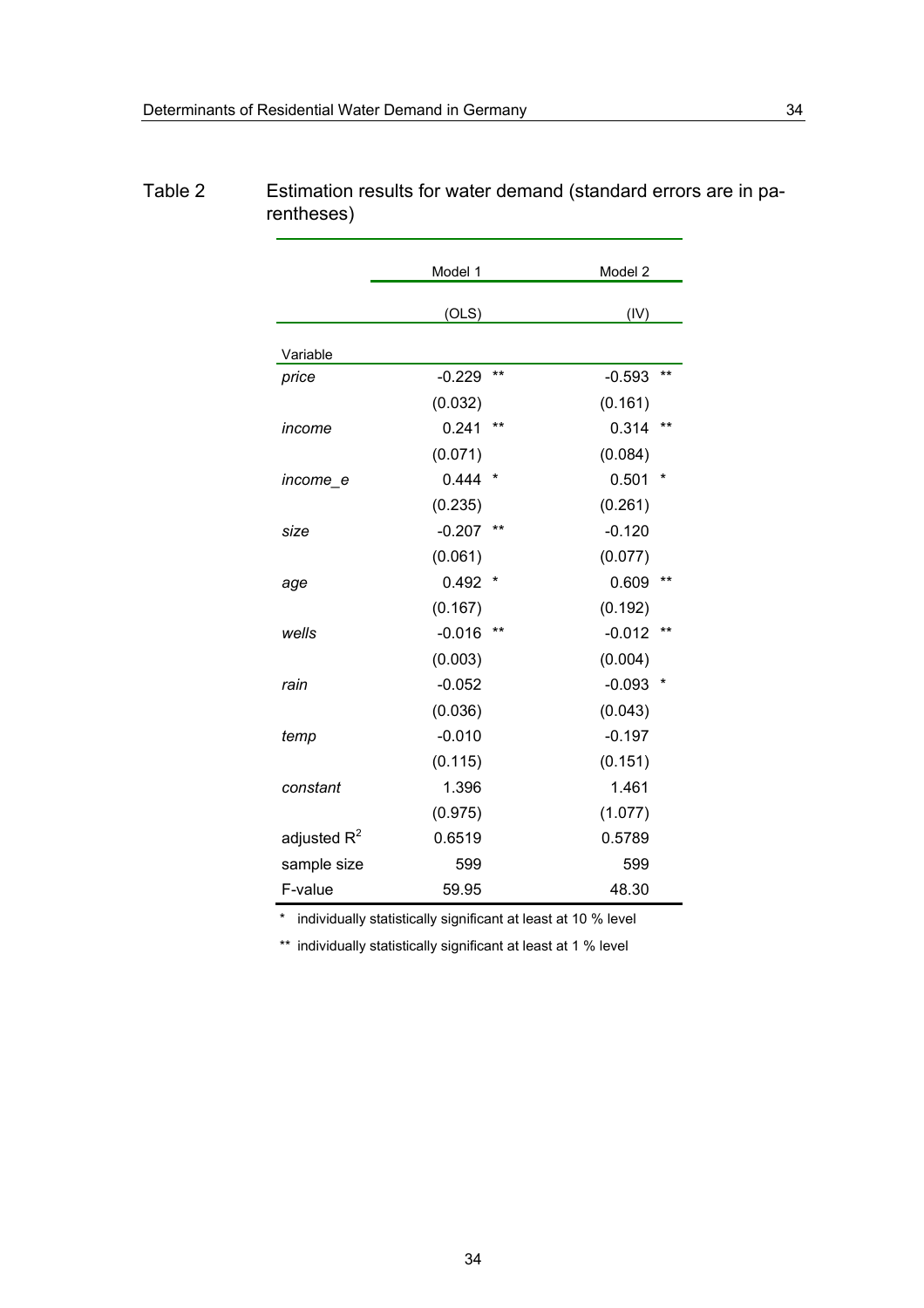|                 | Model 1   | Model 2  |
|-----------------|-----------|----------|
|                 | (OLS)     | (IV)     |
| Variable        |           |          |
| price           | 8.85%     | 22.90%   |
| income          | 15.91%    | 20.71%   |
| <i>income_e</i> | 29.28%    | 33.04%   |
| size            | $-10.91%$ | $-6.33%$ |
| age             | $-5.58%$  | $-6.91%$ |
| wells           | 1.92%     | 1.44%    |
| rain            | $-5.41%$  | $-9.65%$ |
| temp            | $-0.01%$  | $-0.13%$ |
| Sum             | 34.06%    | 55.07%   |

## Table 3: Contribution of estimated slope parameters to regional differences in water demand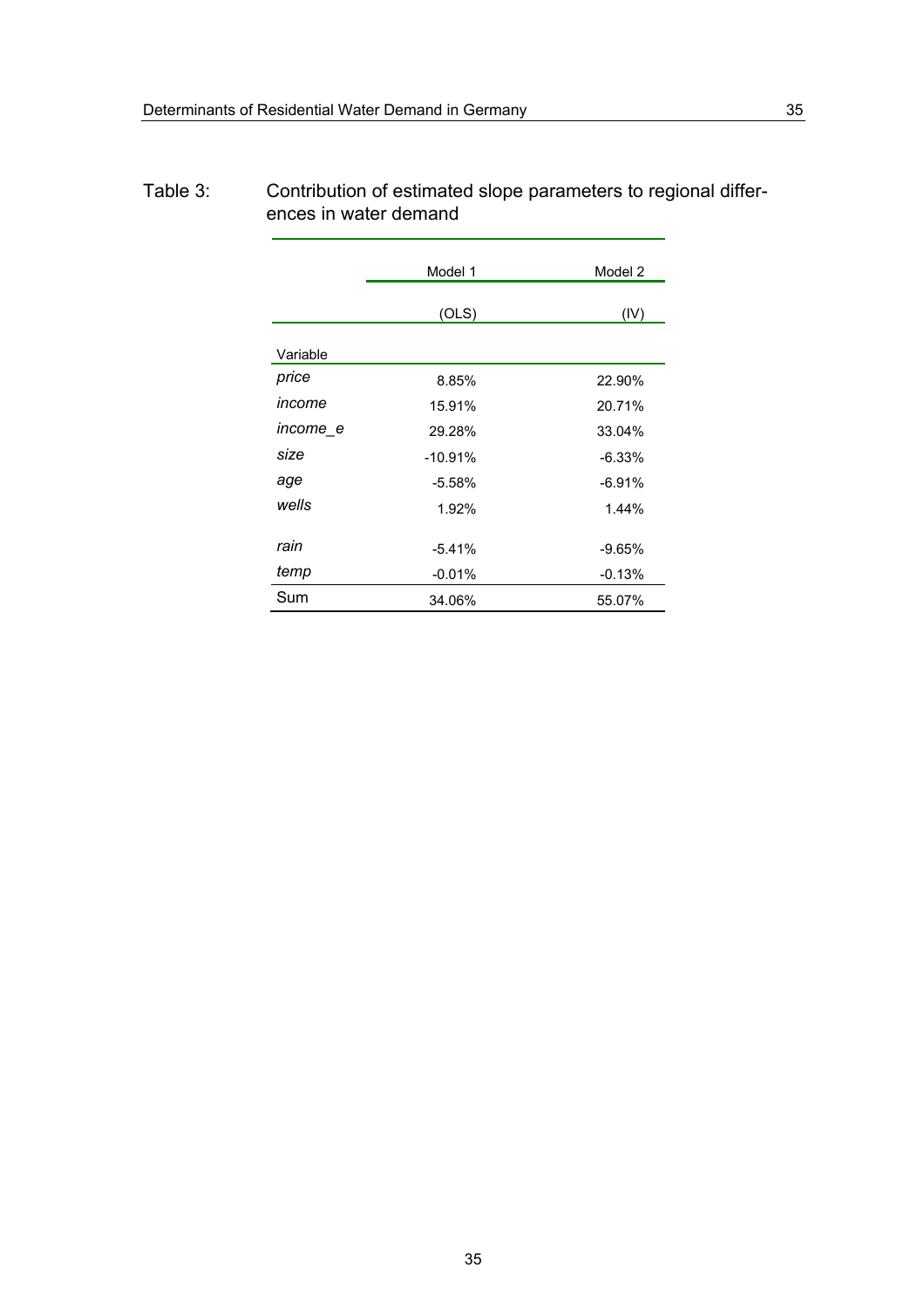|        | Change by 2020 compared to 2003 |                       |                 |
|--------|---------------------------------|-----------------------|-----------------|
|        | Range                           | $\%$<br>litres        |                 |
| Price  | 18% to 65%                      | -4.2 to -15           | $-5.4$ to $-19$ |
| Income | 18% to 40%                      | 4.4 to 9.7            | 5.7 to 12.3     |
| Size   | -4% to -6%                      | $0.8 \text{ to } 1.2$ | 1.1 to $1.6$    |
| Age    | $+2.2$ to 3.6 years             | 2.5 to 4.2            | 3.3 to 5.4      |

## Table 4: Projected changes in determinants and effects on per capita water consumption by 2020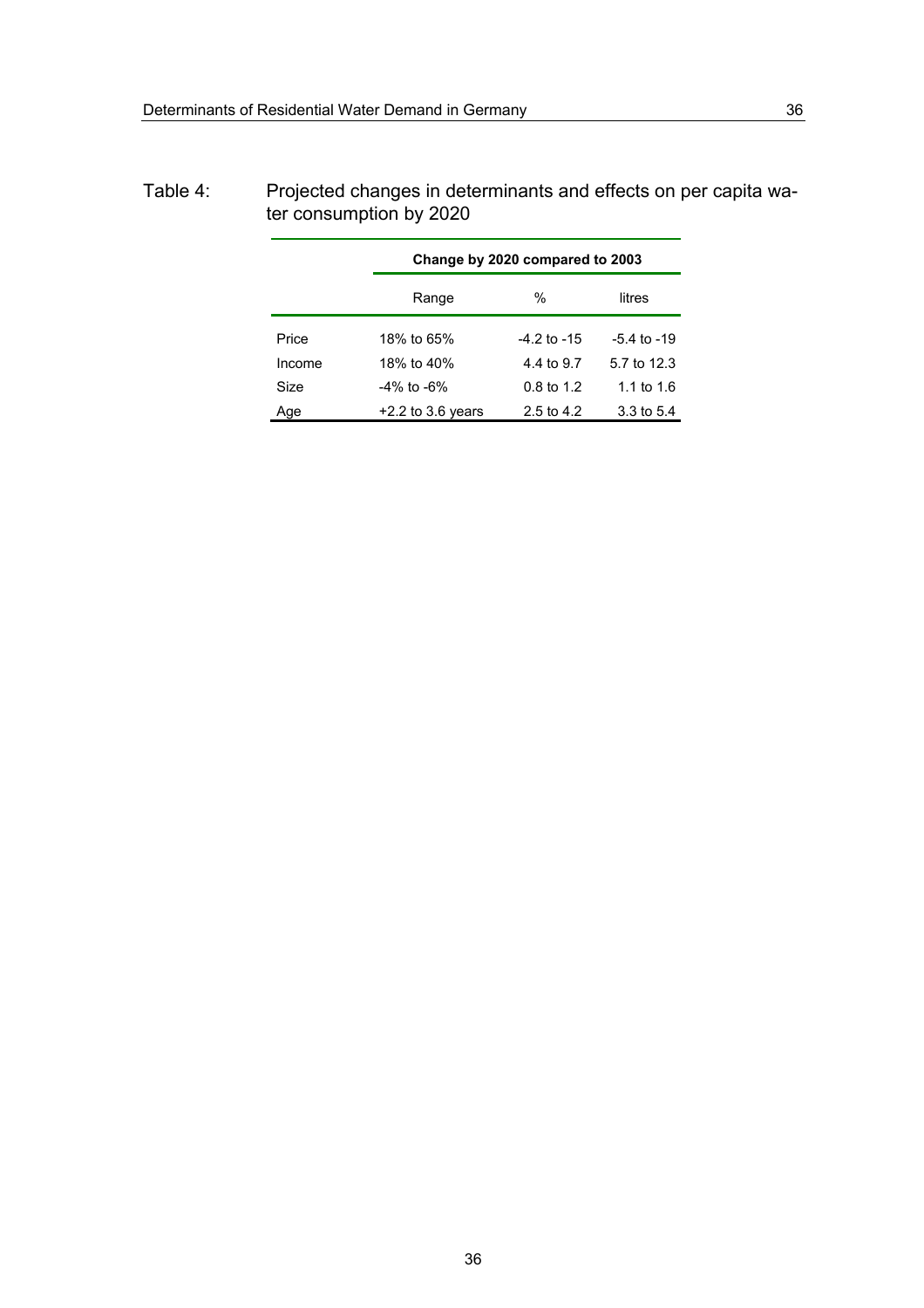## **Figures**



Figure 1: Water consumption in Germany (in litres per capita per day)

Source: own calculations based on Destatis (various years)